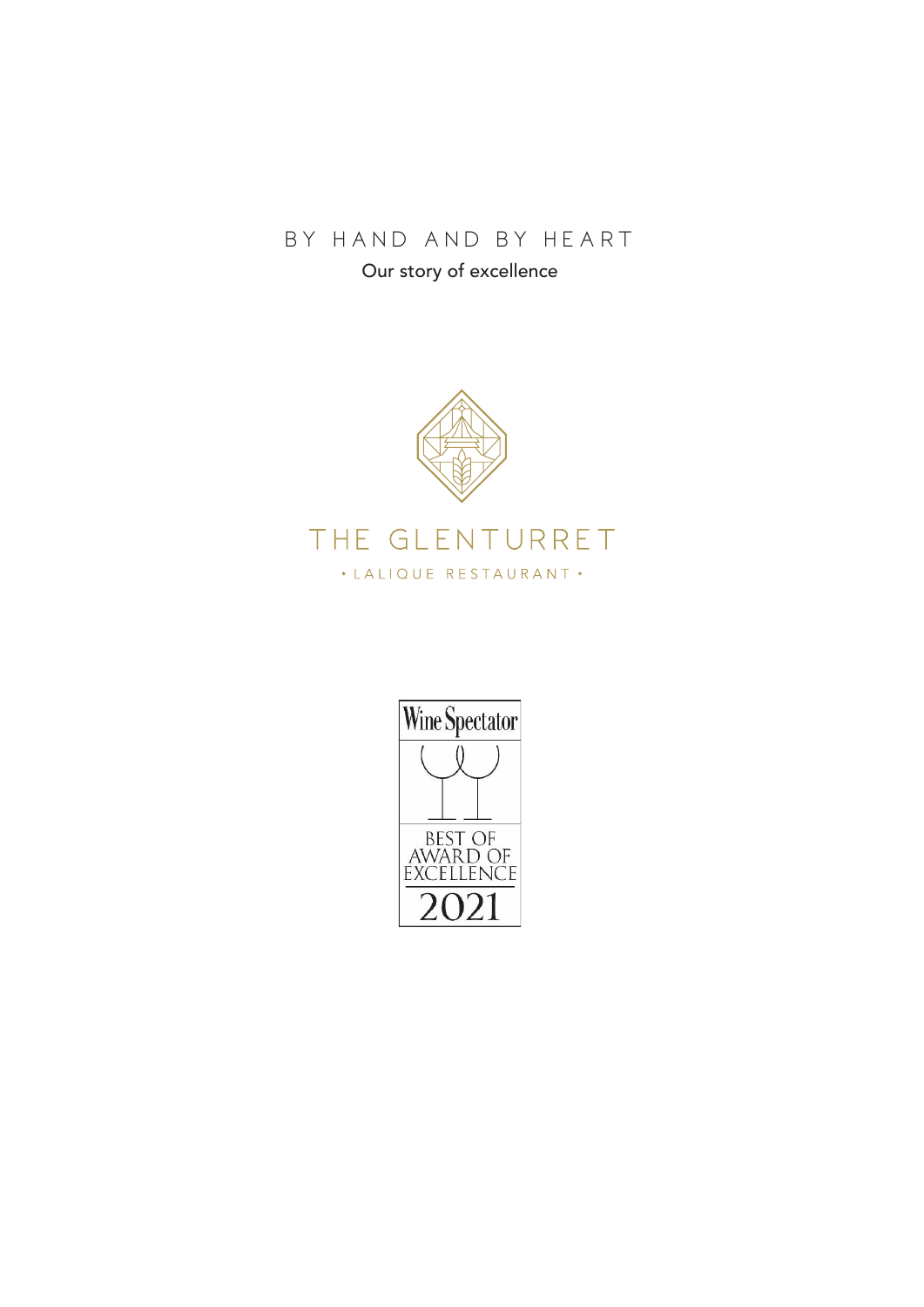# A WANDFRING SPIRIT

Boldness, perfection, originality, accessibility. Our menu fearlessly travels to exotic destinations, takes detours and honours the great classics. The same desire for eclecticism and openness characterizes both our starred restaurants, Villa René Lalique in Wingen-sur-Moder in Alsace and the Lalique Restaurant at Château Lafaurie-Peyraguey in Sauternes. The challenge is unchanging: to surprise in the present while remaining faithful to the past.

In the hallowed atmosphere of Scotland's oldest working distillery, nestled in the heart of the breathtaking Highlands, fine wines from five continents have been assembled to reveal their charms and enable wine enthusiasts to explore any region of the world. The list offers a total of four hundred wines,

240 of which have been awarded between 90 and 100 points by world-renowned critics Robert Parker and James Suckling. In a superb Lalique setting, myriad delights beckon: vintage bottles and dust-covered treasures, including a phenomenal Lafaurie-Peyraguey from 1920, and of course legendary names such as La Tâche, Petrus and Clos Sainte Hune. A wide range of exceptional wines offered at accessible prices. Alsace, Burgundy, Sauternes, Saint-Émilion, Médoc, Pays d'Oc, Italy, Spain, Portugal, California, Argentina, Chile, South Africa, Australia… Not forgetting the choice from Vignobles Silvio Denz and Hansjoerg Wyss' Halter Ranch – associate partners in The Glenturret – available by the glass and for sale at The Glenturret Boutique.

As the French author André Maurois declared, "the civilizations that produce wine are sensitive and refined; they respect all that is most precious to mankind: time, patience, taste, and judgement". The same may be said of those that produce whisky. At the bar, an extensive selection of Scottish malts, with a vast range of flavours and characters, is accompanied by the cuisine of Executive Chef Sébastien Brette, under the supervision of Jérôme Schilling, the Michelin-starred Chef who also oversees the kitchens at Château Lafaurie-Peyraguey's restaurant. Immerse yourself in Celtic culture and deepen your appreciation of the famous uisge beatha – the water of life – while also sampling the country's gastronomic specialities. Revealing and intensifying, but not overstating or exaggerating: simply letting authenticity speak for itself.

In the setting of a welcoming table, these different worlds meld in a fusion of voluptuous pleasures. New marriages emerge between the gold of Scotland (The Glenturret whisky), the gold of Sauternes and the crystal of Alsace, celebrating the age-old traditions and expertise of The Glenturret distillery (250 years), the Lafaurie-Peyraguey and Faugères vineyards (400 years) and Lalique Crystal (130 years). These elements are mutually enhancing: The Glenturret whiskies are partially aged in casks from Silvio Denz's properties and Hansjoerg Wyss' Halter Ranch. Both men are respectful guardians of a cultural heritage, both have an intuition for complementarity: for recognizing and reinforcing echoes, connections, and relationships for, ultimately, it is these that touch our emotions.

> SILVIO DENZ Chairman of The Glenturret and Lalique

ROMAIN ILTIS Wine Director of the Lalique Group M.O.F. Sommelier 2015 Best Sommelier in France 2012

#### JULIEN BELTZUNG Executive Sommelier



THE GLENTURRET · LALIQUE RESTAURANT ·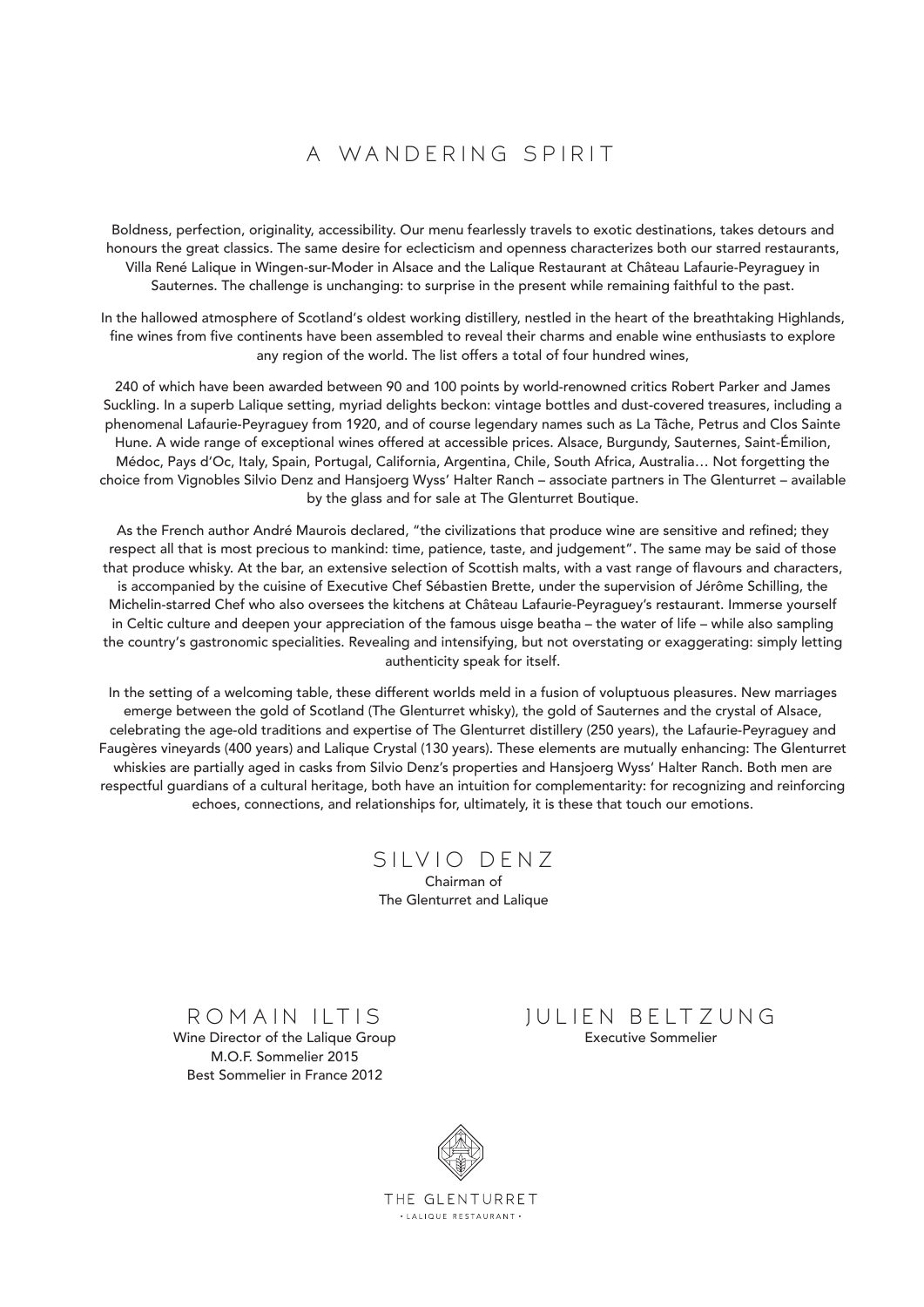#### ROBERT PARKER

Robert Parker, a lawyer from Maryland with a keen interest in wine, initially created The Wine Advocate for a circle of friends. Its subscription was to rise to 50,000. Over the space of a few years, he became the most influential critic in the world, thanks to his rigorous, conscientious and fundamentally independent approach. For more than three decades, his notes have determined the fate of wines from top producers all over the world. An uncompromising judge, he has also managed to upset long-established hierarchies. Millions of copies of the Parker Guides have been sold. His name continues to dominate in five continents.

## SCORING CRITERIA

96–100: an extraordinary wine of profound and complex character displaying all the attributes expected of a classic wine of its variety. Wines of this calibre are worth a special effort to seek out and sample.

90–95: an outstanding wine of great complexity and distinguished character. In short, these are terrific wines.

## JAMES SUCKLING

James Suckling is one of the foremost wine critics, having tasted more than 220,000 wines over nearly four decades. His website JamesSuckling.com was founded in 2010 and now features more than 100,000 tasting notes, numerous tasting reports, high-definition videos and other wine-related articles, reaching 10 million followers globally. He and his team rated more than 25,000 wines last year from all over the world.

The JamesSuckling.com Great Wines live events have become some of the biggest and most popular wine tasting events around the world. In 2018 the James Suckling Wine Central wine bar opened in Central Hong Kong and is now established as the top wine bar in the city for wine professionals, discerning collectors and wine lovers. You may recognize James Suckling from Masterclass.com where he is exclusively featured in all wine programmes.

In partnership with Lalique, he has designed the 100 Points glass collection, thoroughly functional but uniquely beautiful glassware (see following pages) - available for sale at The Glenturret Boutique.

## THE 100 POINTS GLASS

THE LALIQUE & JAMES SUCKLING 100 POINTS COLLECTION The unmistakable touch of Lalique crystal gives a unique experience to wine drinking, with thoroughly functional but uniquely beautiful glassware - an everyday luxury.

The 100 POINTS collection of internationally acclaimed wine critic James Suckling and esteemed French crystal-maker Lalique embraces modern design and exceptional tradition, with glasses and decanters for discerning wine lovers who value great quality and craftmanship.

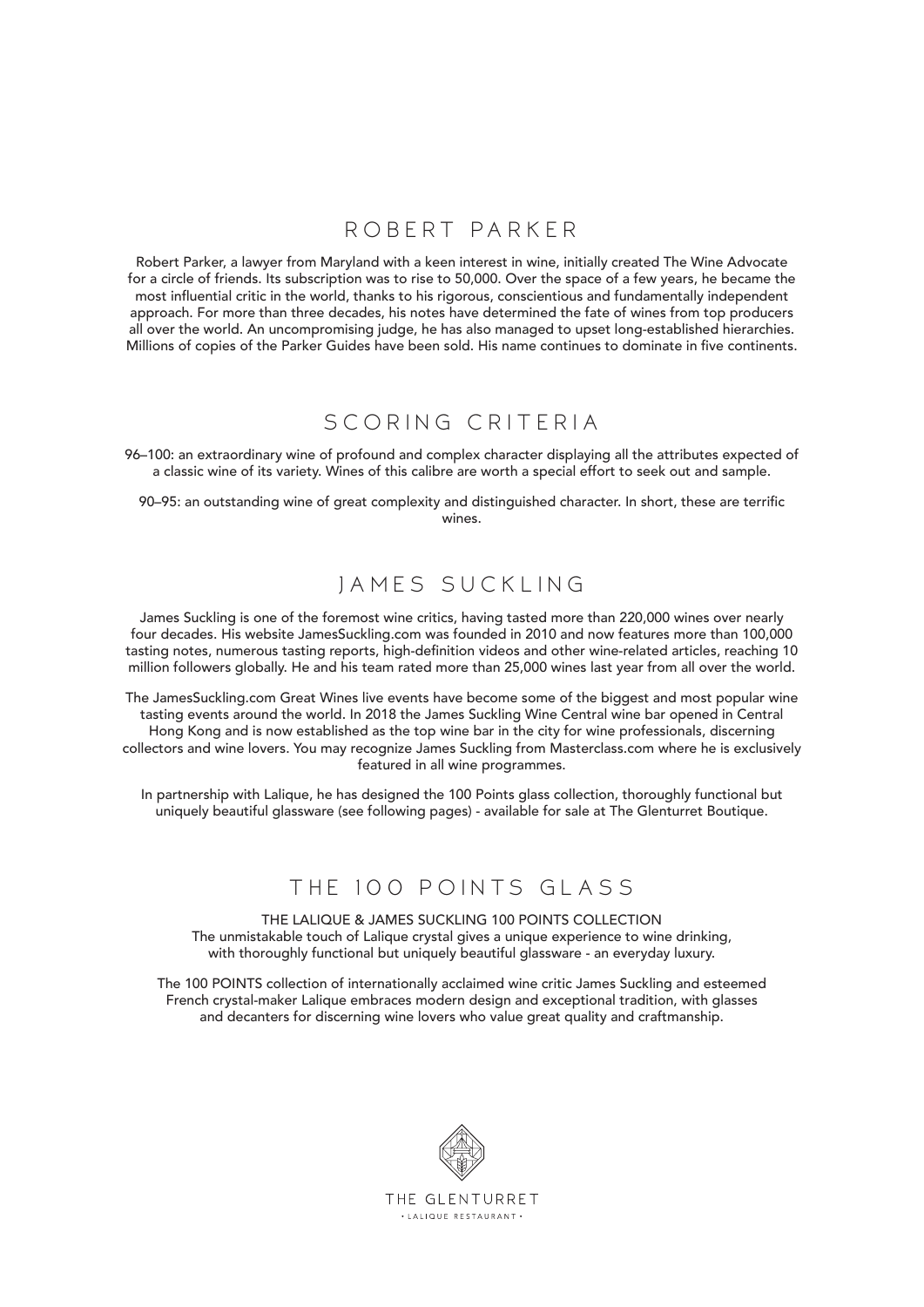

# SUMMARY

| WINE BY THE GLASS   |        |                                                           | PG 4            |
|---------------------|--------|-----------------------------------------------------------|-----------------|
| CHAMPAGNE           |        |                                                           | PG <sub>5</sub> |
| WHITE WINES         | France | <b>Bordeaux</b><br>Bordeaux white - dry<br>Bordeaux sweet | PG6             |
|                     |        | Burgundy                                                  | PG8             |
|                     |        | Alsace                                                    | <b>PG 10</b>    |
|                     |        | <b>Rhone Valley</b>                                       | <b>PG 11</b>    |
|                     |        | Languedoc-Roussillon                                      | <b>PG 11</b>    |
|                     |        | Loire Valley                                              | <b>PG 11</b>    |
|                     | World  | Germany                                                   | <b>PG 12</b>    |
|                     |        | Austria                                                   | <b>PG 12</b>    |
|                     |        | Italy                                                     | <b>PG 12</b>    |
|                     |        | Spain                                                     | <b>PG 12</b>    |
|                     |        | <b>United States of America</b>                           | <b>PG 12</b>    |
| ROSÉ & ORANGE WINES |        | France and Spain                                          | <b>PG 13</b>    |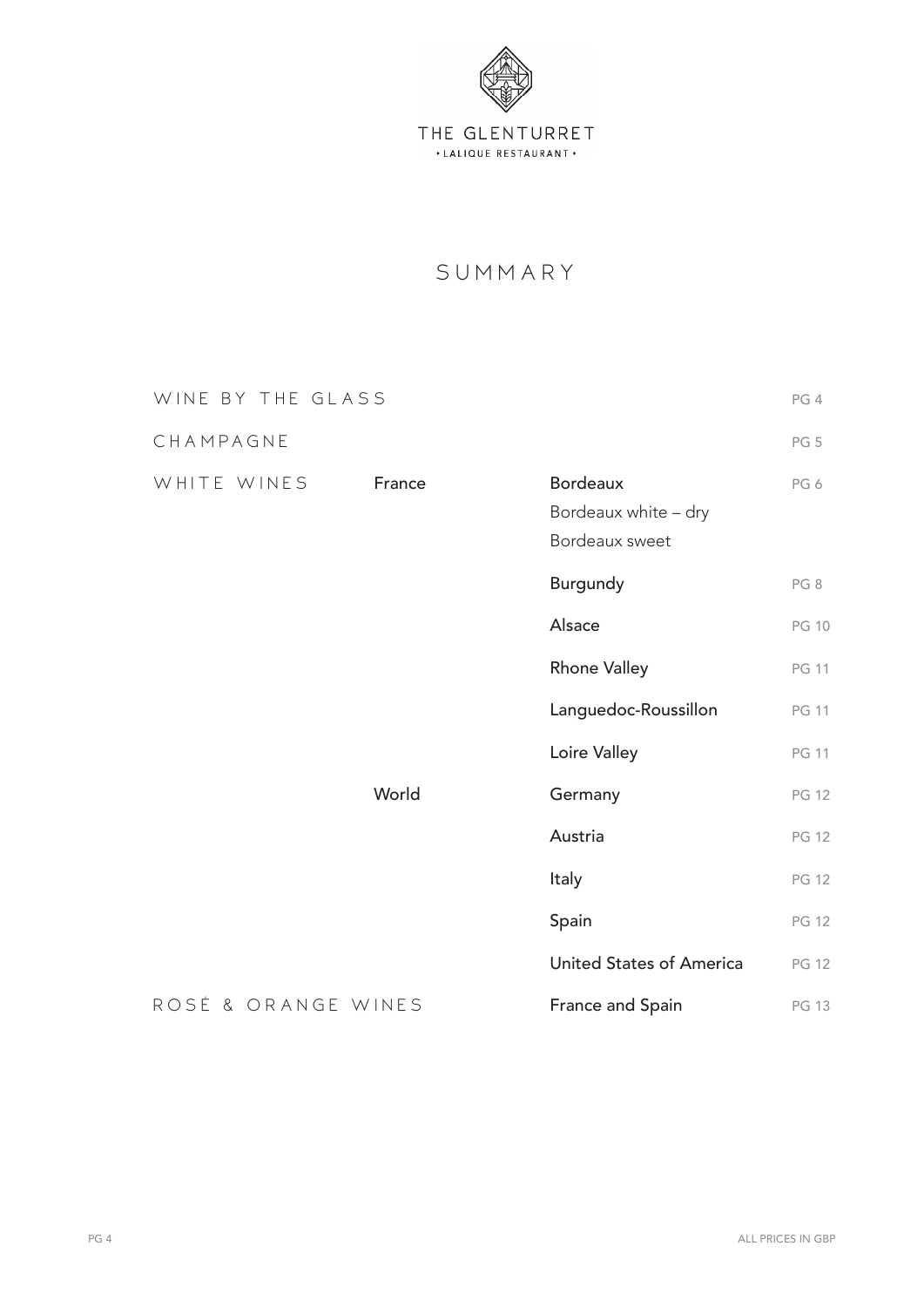

| RED WINES | France | <b>Bordeaux</b>                 | PG 14        |
|-----------|--------|---------------------------------|--------------|
|           |        | Saint-Émilion                   |              |
|           |        | <b>Rive Droite</b>              |              |
|           |        | Pomerol, Lalande-de-Pomerol     |              |
|           |        | Pessac-Léognan                  |              |
|           |        | Médoc, Saint-Estèphe            |              |
|           |        | Pauillac                        |              |
|           |        | Saint-Julien                    |              |
|           |        | Margaux                         |              |
|           |        | Burgundy                        | <b>PG 22</b> |
|           |        | Alsace                          | <b>PG 25</b> |
|           |        | <b>Rhone Valley</b>             | <b>PG 25</b> |
|           |        | Languedoc-Roussillon            | <b>PG 26</b> |
|           |        | South West                      | <b>PG 26</b> |
|           | World  | Italy                           | <b>PG 27</b> |
|           |        | Spain                           | <b>PG 29</b> |
|           |        | Portugal                        | <b>PG 29</b> |
|           |        | <b>United States of America</b> | <b>PG 30</b> |
|           |        | Argentina / Chile               | PG 31        |
|           |        | Australia                       | PG 31        |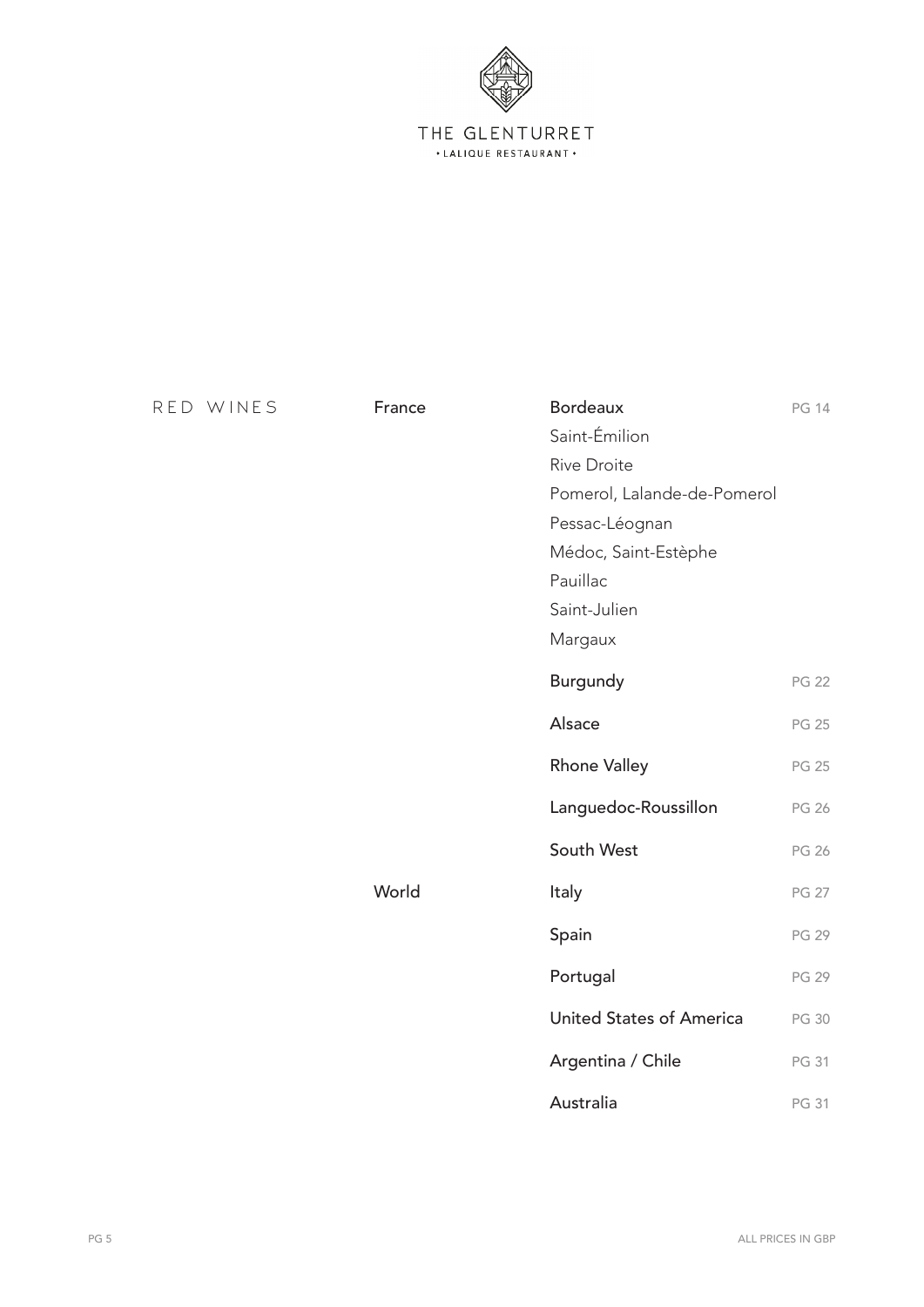

# WINE BY THE GLASS

| <b>Sparkling Wine</b>                                                 | 125ml        |
|-----------------------------------------------------------------------|--------------|
| Champagne Deutz, Brut, Cuvée Villa René Lalique, France               | 18           |
| Champagne Deutz, Brut, Rosé, France                                   | 20           |
|                                                                       |              |
| <b>White Wine</b>                                                     | 175ml        |
| Bordeaux Grand Vin sec, Château Lafaurie-Peyraguey, France 2015       | 17           |
| Côtes-du-Jura Entre Deux, Savagnin, Domaine Buronfosse, France 2016   | 18           |
| Paso Robles Grenache Blanc, Halter Ranch, USA 2017                    | 13           |
|                                                                       |              |
|                                                                       | <b>125ml</b> |
| Sake Junmai Daiginjo 45, Keigetsu, Kōchi Prefecture, Japan            | 17           |
|                                                                       |              |
| Rosé Wine                                                             | 175ml        |
| Bordeaux Les Maisons Roses, Château Lafaurie-Peyraguey, France 2020   | 13           |
|                                                                       |              |
| <b>Red Wine</b>                                                       | 175ml        |
| Saint-Emilion Grand Cru Classé Château Faugères, France 2012          | 19           |
| Toscana IGT Eneo, Montepeloso, Italy 2016                             | 17           |
| Paso Robles Cabernet Sauvignon, Halter Ranch, USA 2017                | 17           |
|                                                                       |              |
| Sweet and Fortified Wine                                              | 75ml         |
| Sauternes Château Lafaurie-Peyraguey 1er Cru Classé 1855, France 2015 | 16           |
| Pineau des Charentes White, Oxydatif, Bourgoin, France 2010           | 11           |
| Apéritif De Noix Distillerie Cazottes, France 2016                    | 15           |
| Port Tawny, Niepoort, Portugal                                        | 10           |
| Port Vintage, Niepoort, Portugal 1994                                 | 22           |
| Jerez Pedro Ximenez, 20YO Solera Especial, Williams Humbert, Spain    | 13           |
| Clare Valley Liqueur Muscat, Skillogalee Wines, Australia             | 14           |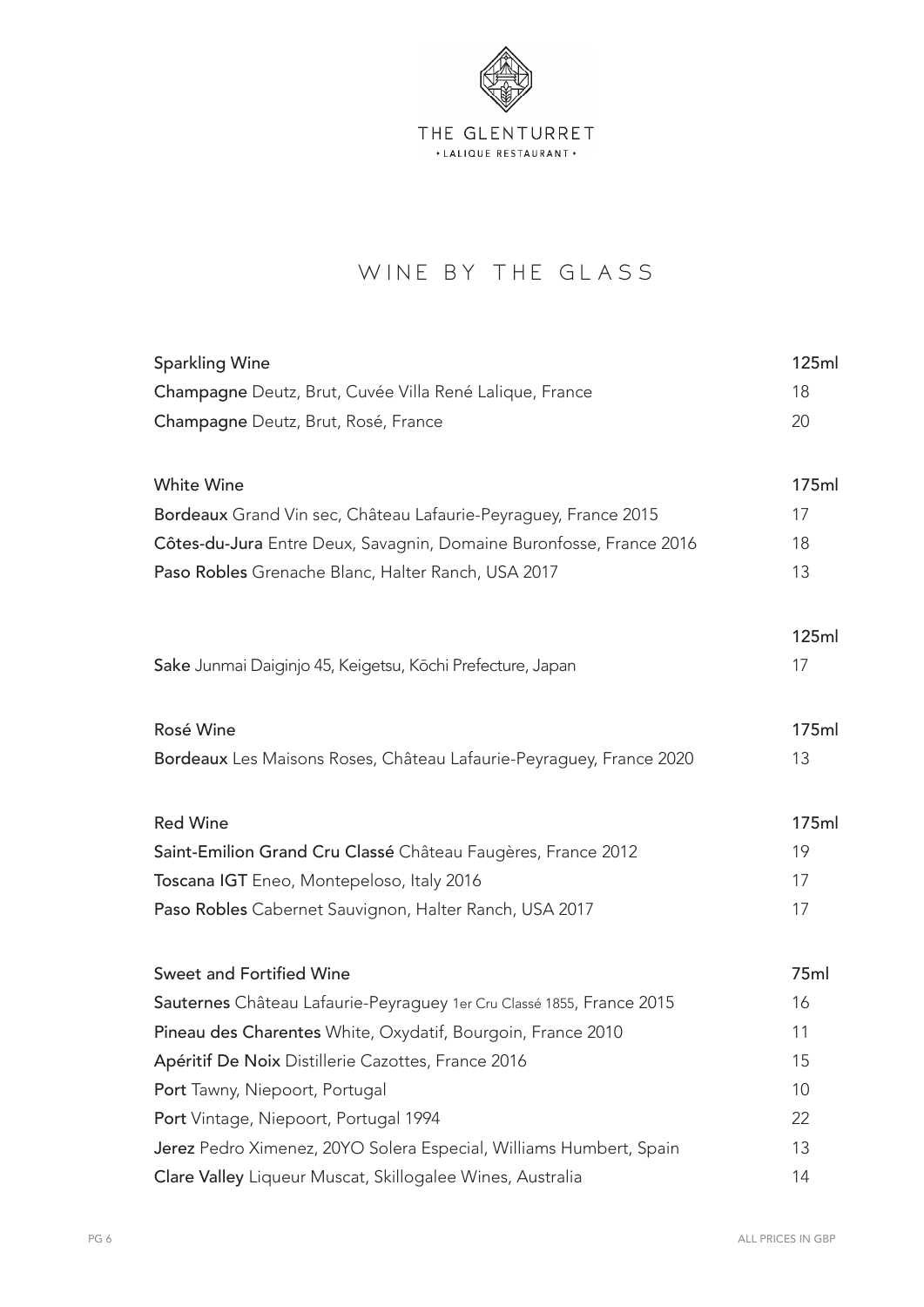

# **CHAMPAGNE**

|                         |                                  | 75 cl | 150 cl |
|-------------------------|----------------------------------|-------|--------|
| <b>Billecart Salmon</b> | <b>Brut</b>                      | 85    | 170    |
|                         | Brut Blanc de Blancs             | 140   |        |
|                         | Brut Vintage 2008 96 JS          | 160   |        |
| <b>Bollinger</b>        | Brut Spécial Cuvée               | 100   | 220    |
|                         | Brut Grande Année 2007 94 RP     | 185   |        |
| Deutz                   | Brut Cuvée Villa René Lalique    | 95    | 190    |
|                         | Brut Blanc de Blancs, 2013 93 RP | 150   |        |
|                         | Brut William Deutz 2007 97 JS    | 170   |        |
|                         | Brut Amour de Deutz 2010         | 190   |        |
| Dom Pérignon            | Brut 2008 98 JS                  | 330   | 660    |
| Krug                    | <b>Brut</b>                      | 340   |        |
|                         | Brut Vintage 2006 97 RP          | 390   |        |
| Roederer                | <b>Brut Premier</b>              | 95    | 190    |
|                         | Brut Millésimé 2012 96 JS        | 160   |        |
|                         | Brut Cristal 2008 100 JS         | 380   |        |
| Ruinart                 | Brut Blanc de Blancs             | 175   | 335    |
| Leclerc Brillant        | Premier Cru Extra Brut           | 145   |        |

# CHAMPAGNE ROSÉ

| <b>Billecart Salmon</b>  | <b>Brut Rosé</b>                   | 140 | 280  |
|--------------------------|------------------------------------|-----|------|
| Deutz                    | Brut Rosé                          | 110 | 220  |
|                          | Brut Amour de Deutz 2006 93 RP 240 |     |      |
| <b>Laurent Perrier</b>   | Brut Rosé                          | 140 |      |
| Roederer                 | Brut Millésimé 2013 94 JS          | 150 |      |
| Ruinart                  | Brut Rosé                          | 145 | 290. |
| <b>Charles Heidsieck</b> | Brut Rosé Réserve                  | 145 |      |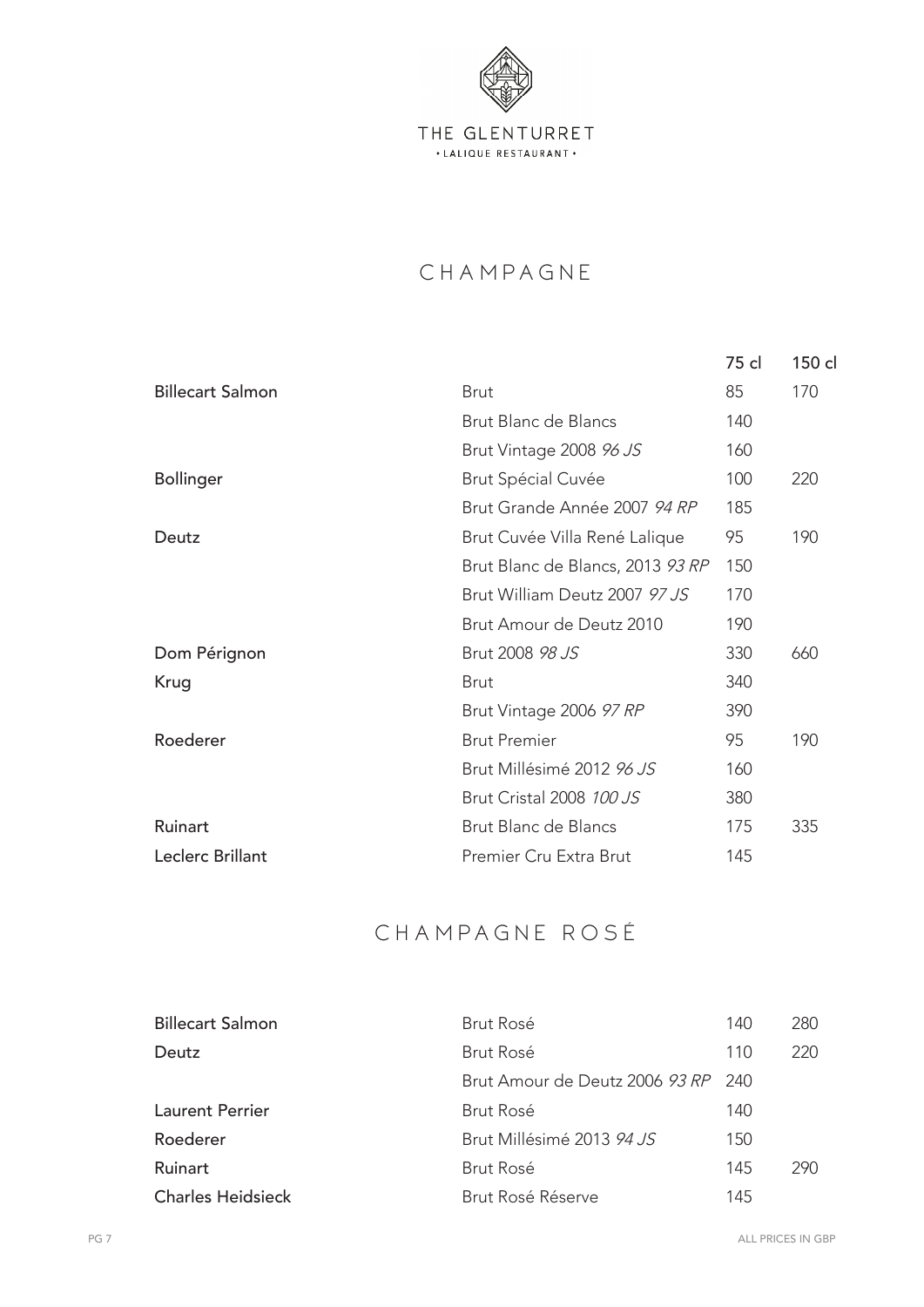

# WHITE WINES

#### BORDEAUX

# Dry Wines

| VIGNOBLES SILVIO DENZ                               |            | 75 cl |         |
|-----------------------------------------------------|------------|-------|---------|
| Bordeaux, Château Faugères blanc                    | 2018 90 JS | 45    |         |
| Bordeaux, Château Lafaurie Peyraguey, Grand Vin sec | 2018 96 JS | 75    |         |
|                                                     | 2015 95 JS | 85    |         |
| <b>Sweet Wines</b>                                  |            |       |         |
| CHÂTEAU LAFAURIE - PEYRAGUEY                        |            |       |         |
| VIGNOBLES SILVIO DENZ                               |            | 75 cl | 37.5 cl |
| Sauternes. La Chapelle de Lafaurie-Peyraguey        | 2015 93.JS | 55    | 30      |

| Gauterries, La Criapelle de Laiaurie-Feyraguey                       | 2019 79 99 1      | ັບປ | JU. |
|----------------------------------------------------------------------|-------------------|-----|-----|
| Sauternes, Château Lafaurie-Peyraguey 1er Cru Classé 1855 2017 97 JS |                   |     |     |
|                                                                      | 2016 <i>98 JS</i> | 95  |     |
|                                                                      | 2015 <i>97 JS</i> | 95  | 45  |
|                                                                      | 0.011011          |     |     |

| 2014 93 JS | 95   |    |
|------------|------|----|
| 2013 95.15 | 95   |    |
| 2011 93.15 | 90   |    |
| 2010 93 JS | 90   |    |
| 2009 93 JS | 90   | 45 |
| 2007 93 JS | 90   |    |
| 2005 95 JS | 90   |    |
| 2001 96.15 | 120  |    |
| 1990 93 JS | 180  |    |
| 1988 95 JS | 200  |    |
| 1961       | 690  |    |
| 1959       | 980  |    |
| 1920 97 JS | 1800 |    |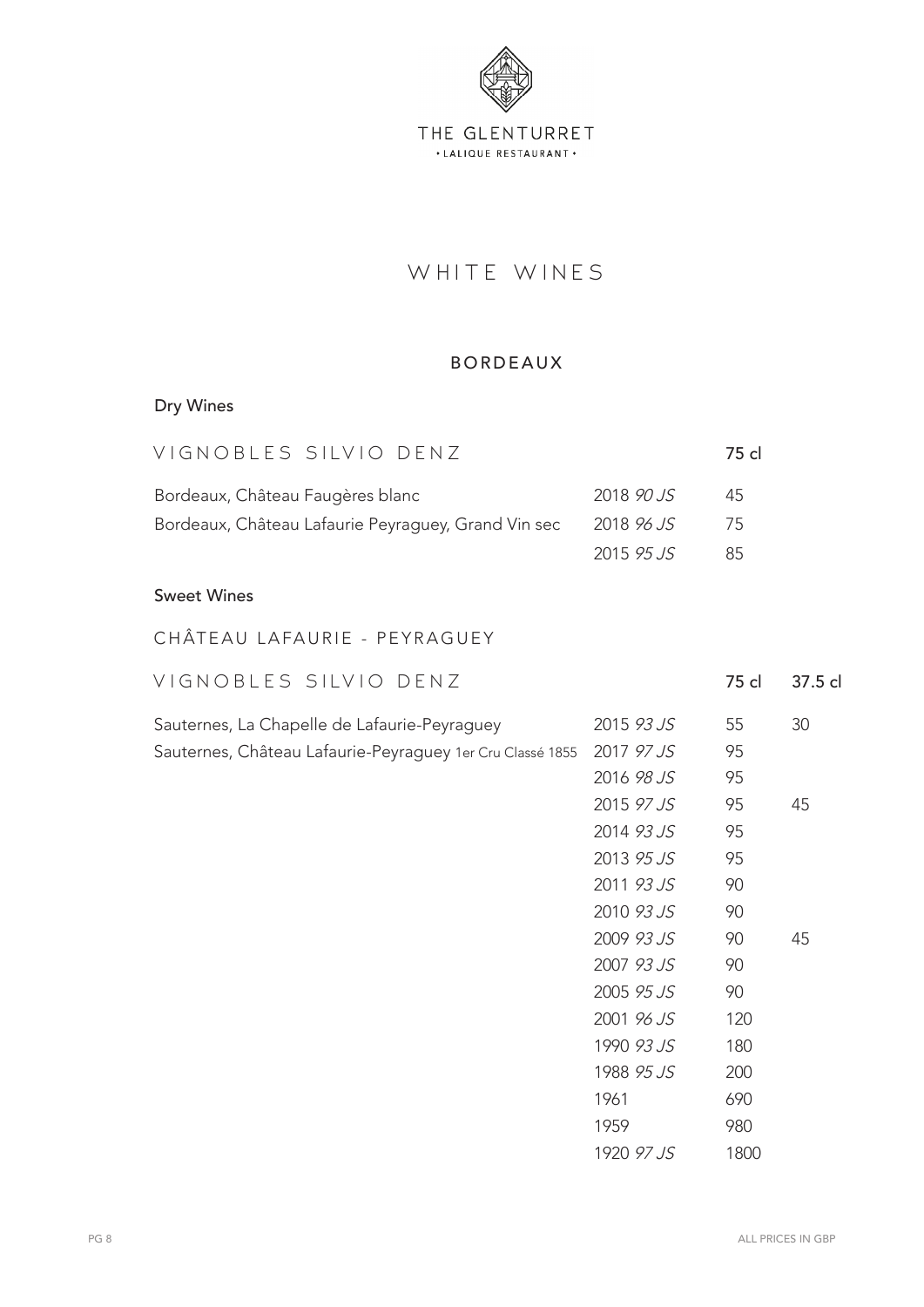

#### Sweet Wines

CHÂTEAU D'YQUEM

| Sauternes, Château d'Yquem, 1er Cru Classé Supérieur 1855 |  |  |  |  |  |
|-----------------------------------------------------------|--|--|--|--|--|
|                                                           |  |  |  |  |  |

| 2011 98.15 | 350   |     |
|------------|-------|-----|
| 2007 98 RP | 390   |     |
| 1999 92 RP | 370   | 185 |
| 1997 95 RP | 430   |     |
| 1990 98 RP | 490   |     |
| 1988 96 RP | 515   | 260 |
| 1975 99 RP | 850   |     |
| 1955       | 1.500 |     |
|            |       |     |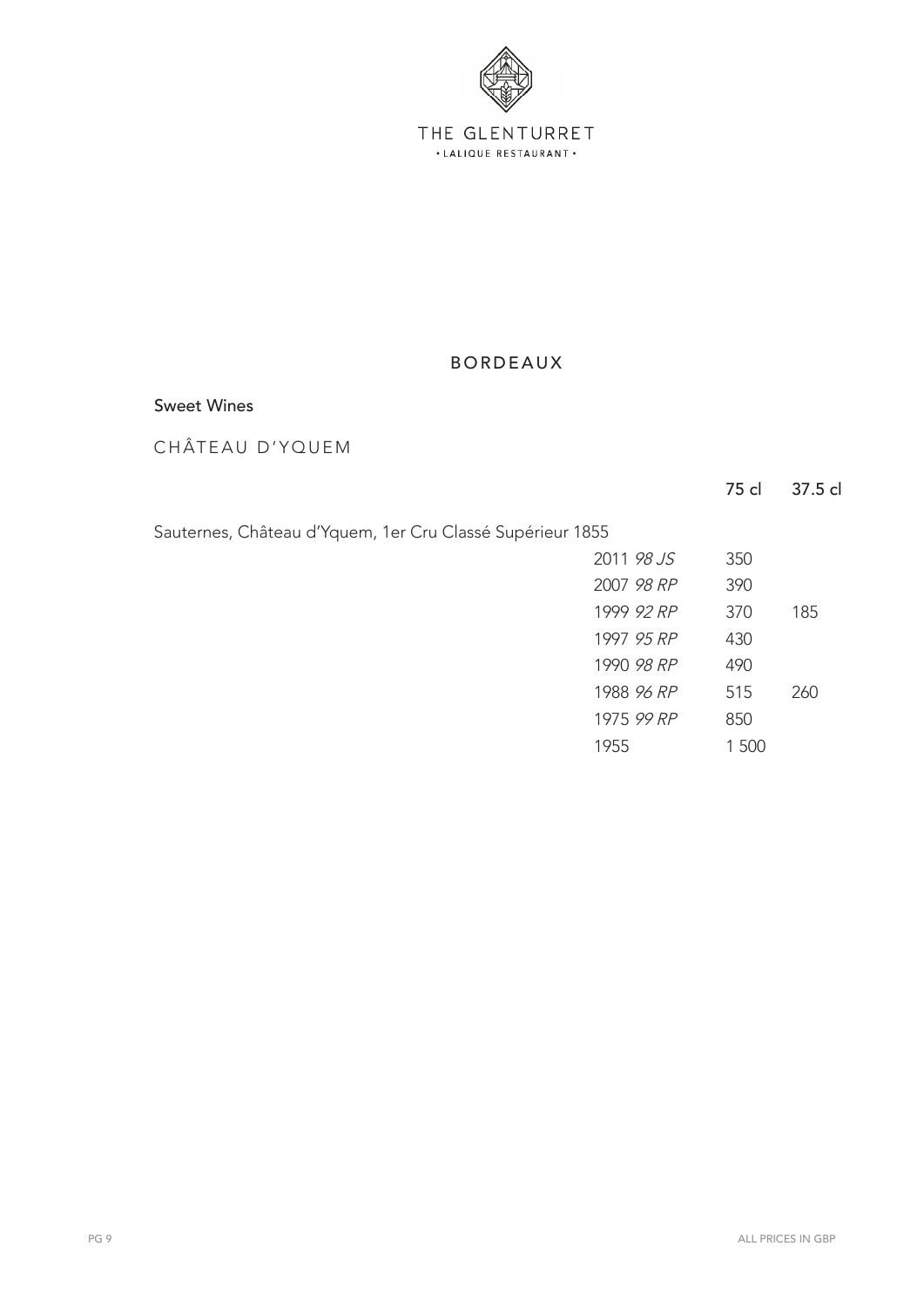

75 cl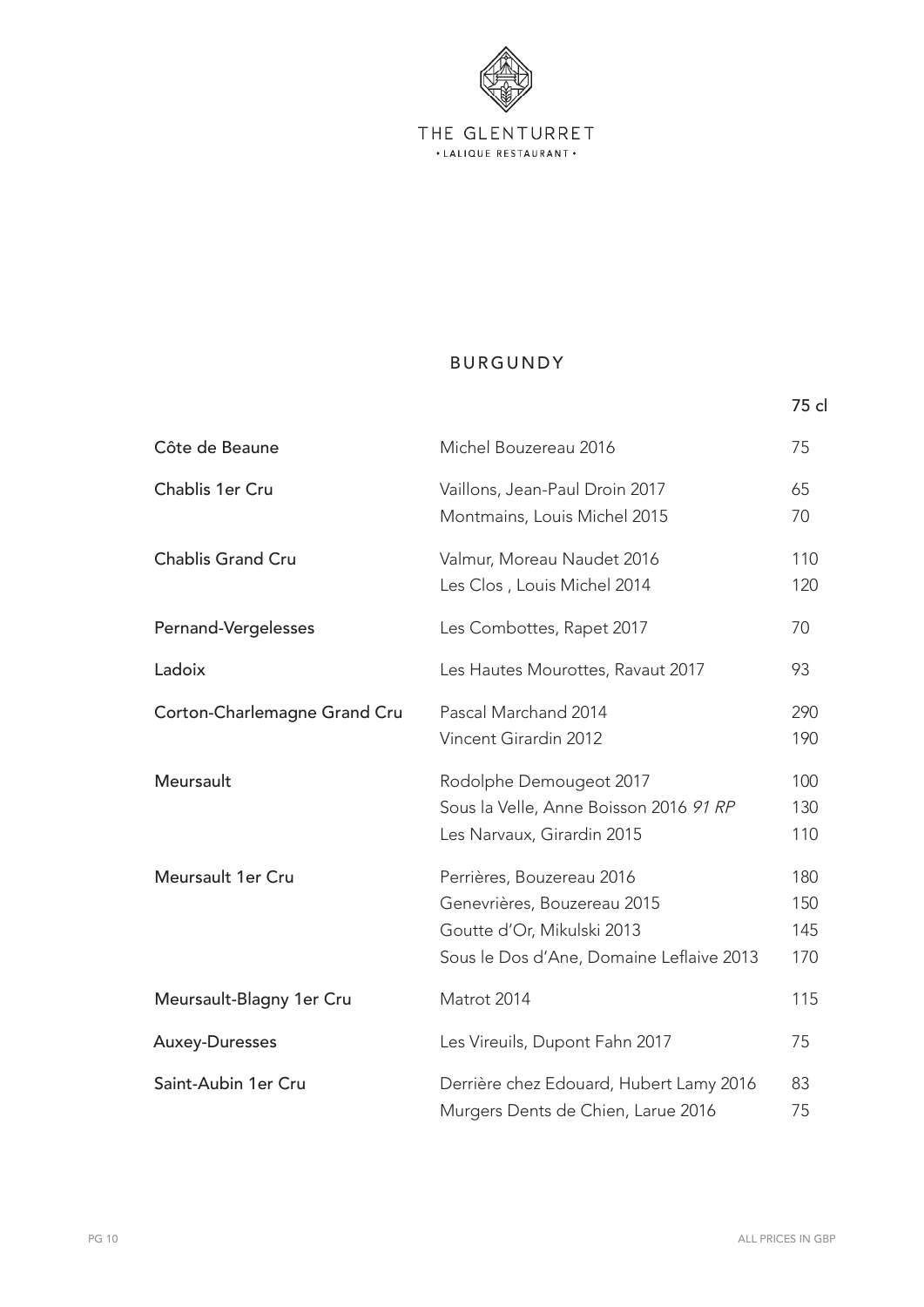

|                                                      |                                                                                                                                                                                                                                                |                                               | 75 cl 150 cl |
|------------------------------------------------------|------------------------------------------------------------------------------------------------------------------------------------------------------------------------------------------------------------------------------------------------|-----------------------------------------------|--------------|
| Puligny-Montrachet                                   | Vieilles Vignes, Vincent Latour 2016<br>Domaine Leflaive 2015 91 RP                                                                                                                                                                            | 100<br>140                                    |              |
| Puligny-Montrachet 1er Cru                           | La Garenne, Larue 2016<br>Tremblots, Hubert Lamy 2016<br>Jean-Marc Boillot 2015<br>Folatières, Sebastien Magnien 2015<br>Champ Canet, Jean-Marc Boillot 2014<br>Clavoillon, Domaine Leflaive 2014<br>Les Pucelles, Domaine Leflaive 2012 95 RP | 110<br>115<br>110<br>145<br>160<br>180<br>290 | 230          |
| Chevalier-Montrachet Grand Cru Olivier Leflaive 2012 |                                                                                                                                                                                                                                                | 430                                           |              |
| Bâtard-Montrachet Grand Cru                          | Olivier Leflaive 2012 94 RP<br>Domaine Leflaive 2013 94 RP<br>Morey Blanc 2015                                                                                                                                                                 | 380<br>380<br>370                             |              |
| Chassagne-Montrachet                                 | Château de la Matroye 2016                                                                                                                                                                                                                     | 95                                            |              |
| Chassagne-Montrachet 1er Cru                         | Boudriottes, Bachey-Legros 2016<br>Morgeot, Chapelle 2016<br>Les Baudines, Thomas Morey 2015<br>Maltroie, Bernard Moreau 2015                                                                                                                  | 115<br>125<br>125<br>140                      |              |
| Rully 1er Cru                                        | Meix Cadot, Dureuil Janthial 2017                                                                                                                                                                                                              | 70                                            |              |
| Pouilly-Fuissé                                       | Ferret Lorton 2017                                                                                                                                                                                                                             | 65                                            |              |
| Saint-Véran                                          | Le Haut des Cras, Domaine des 2 Roches 2015                                                                                                                                                                                                    | 90                                            |              |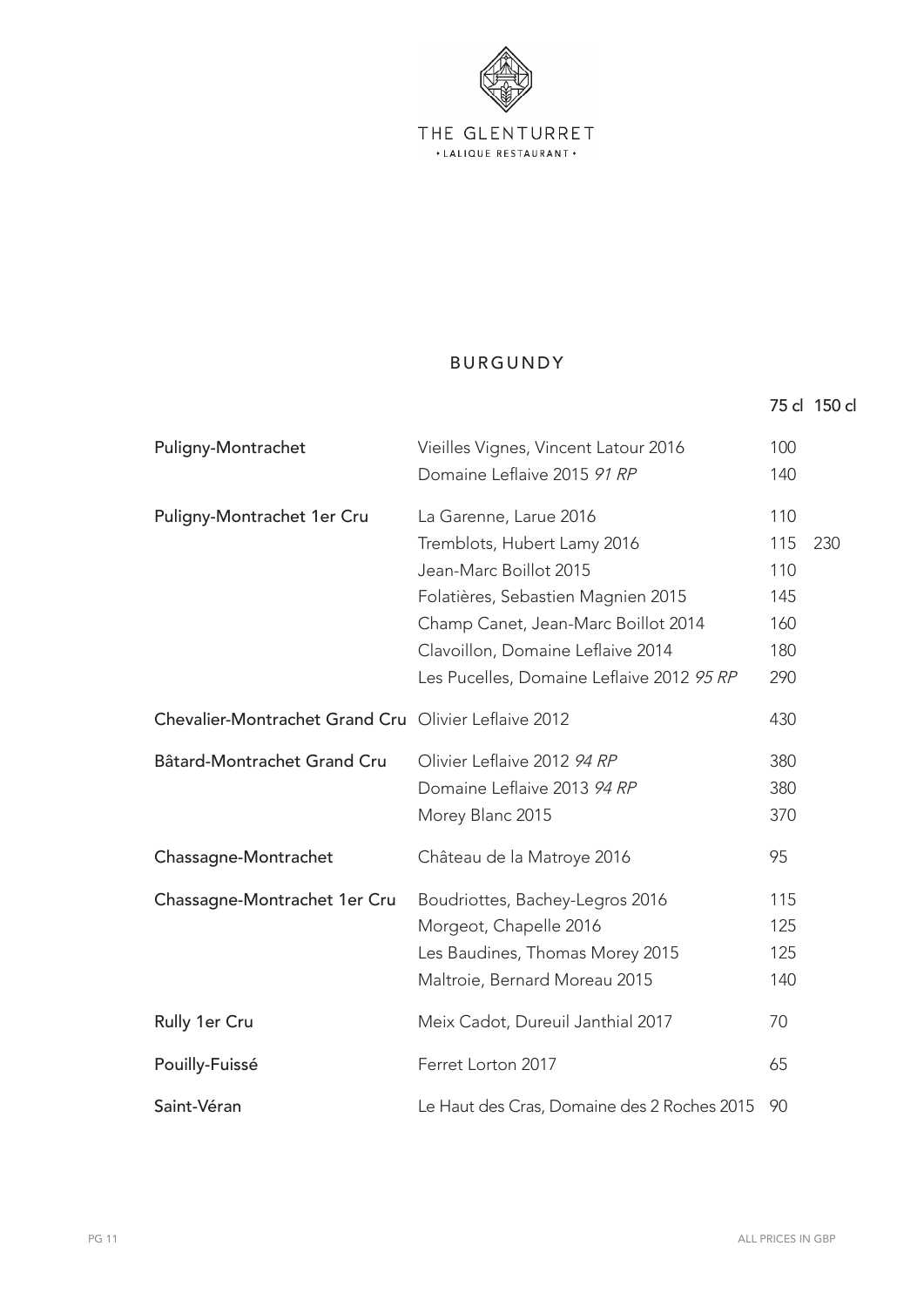

#### ALSACE

| Alsace                  | Roche Roulée, Riesling, Zind Humbrecht 2018                  | 58  |     |
|-------------------------|--------------------------------------------------------------|-----|-----|
|                         | Cuvée Albert, Riesling, Albert Mann 2017                     | 53  |     |
|                         | Herrenreben, Riesling, Schoenheitz 2016                      | 50  |     |
|                         | Clos Windsbuhl, Riesling, Zind Humbrecht 2015 94 JS          | 140 |     |
|                         | Cuvée Fréderic Emile , Riesling, Trimbach 2012 94 JS         | 120 |     |
|                         | Clos Sainte Hune, Riesling, Trimbach 2012 97 JS              | 280 |     |
|                         | Cuvée Yves, Riesling, Late Harvest, Rolly Gassmann 2010      | 95  |     |
| <b>Alsace Grand Cru</b> | Schlossberg, Riesling, Domaine Weinbach-Faller 2018          | 98  |     |
|                         | Kirchberg de Ribeauvillé, Riesling, Henry Fuchs 2017 93 JS   | 75  |     |
|                         | Kaefferkopf, Riesling, Meyer Fonné 2016 91 JS                | 70  | 140 |
|                         | Eichberg, Riesling, Emile Beyer 2016 91 JS                   | 70  |     |
|                         | Furstentum, Riesling, Albert Mann 2017 94 JS                 | 90  |     |
|                         | Geisberg, Riesling, Kientzler 2016 92 JS                     | 80  |     |
|                         | Brand, Riesling, Josmeyer 2016                               | 92  |     |
|                         | Sommerberg, Riesling, Albert Boxler 2015                     | 110 |     |
|                         | Furstentum, Riesling, Albert Mann 2013 93 JS                 | 95  |     |
|                         | Kitterlé, Riesling, Schlumberger 2010                        | 80  |     |
| Alsace                  | Roche Volcanique, Pinot Gris, Zind Humbrecht 2018            | 70  |     |
|                         | Rotenberg, Pinot Gris, Zind Humbrecht 2017 93 JS             | 95  |     |
| Alsace Grand Cru        | Kirchberg de Ribeauvillé, Pinot Gris, Henry Fuchs 2017 92 JS | 65  |     |
|                         | Hengst, Pinot Gris, Albert Mann 2016 95 JS                   | 70  |     |
| <b>Alsace Grand Cru</b> | Furstentum, Gewurztraminer, Weinbach Faller 2018 97JS        | 95  |     |
|                         | Kaefferkopf, "H", Gewurztraminer, Schoech 2017               | 50  |     |

75 cl 150 cl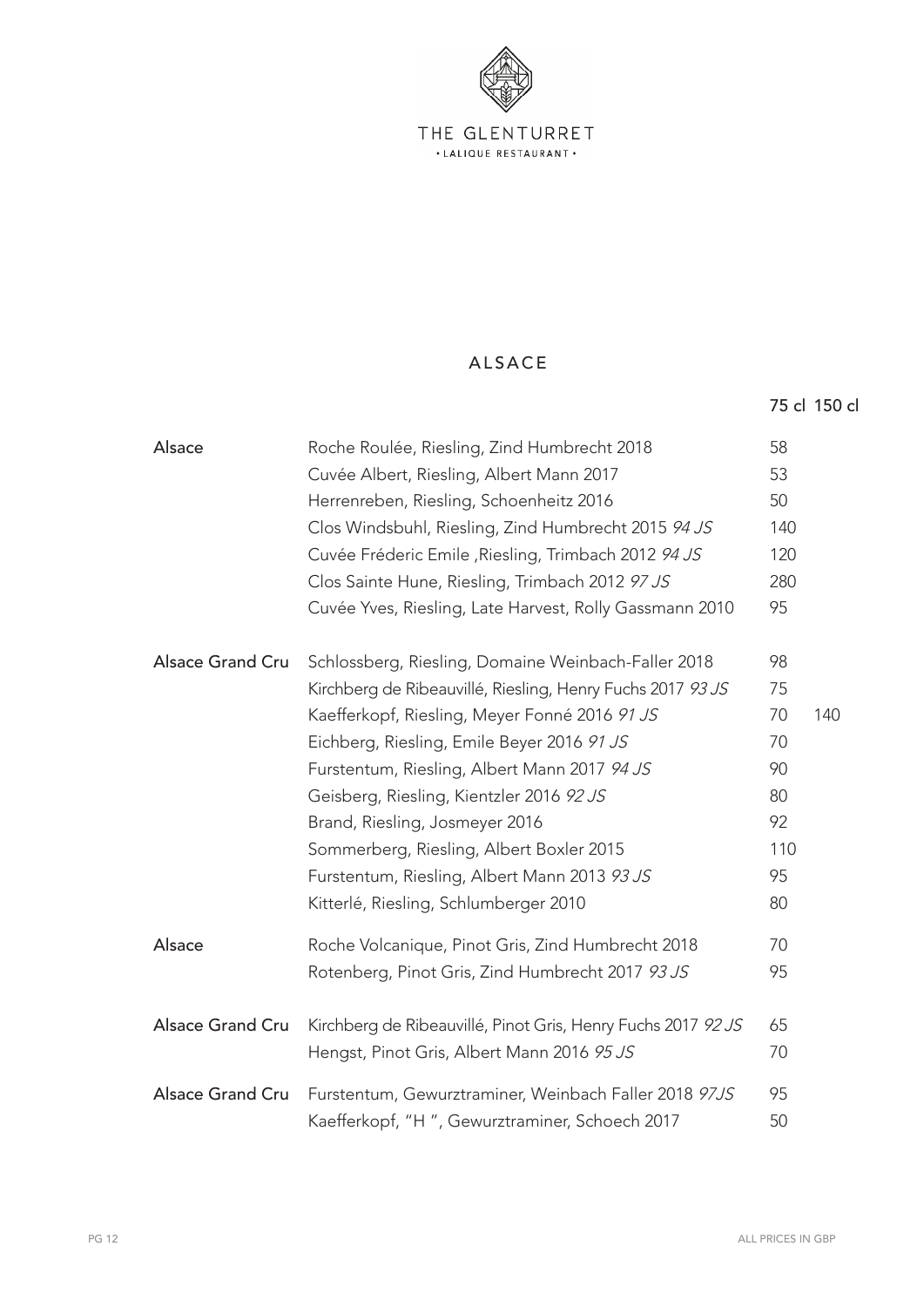

#### RHONE VALLEY

#### LANGUEDOC-ROUSSILLON

| IGP Pays d'Oc | Coup de Calcaire, Domaine St. Sylvestre 2017  | 75. |
|---------------|-----------------------------------------------|-----|
| Collioure     | Inspiration Minérale, Clos St. Sébastien 2018 | 70. |
| Languedoc     | Le Saut du Poisson, Le Clos du Serres 2017    | 50  |
|               | Domaine St. Sylvestre 2016                    | 75. |

#### LOIRE VALLEY

| Sancerre    | Tournebride, Vincent Gaudry 2019<br>Chêne Marchand, Vincent Pinard 2016 | 85<br>80 |
|-------------|-------------------------------------------------------------------------|----------|
| Saumur      | "Insolite" Domaine des Roches Neuves, Thierry Germain 2017 58           |          |
| Anjou       | Litus, Eric Morgat 2015                                                 | 85       |
| Savennières | Fidès, Eric Morgat 2016                                                 | 100      |

75 cl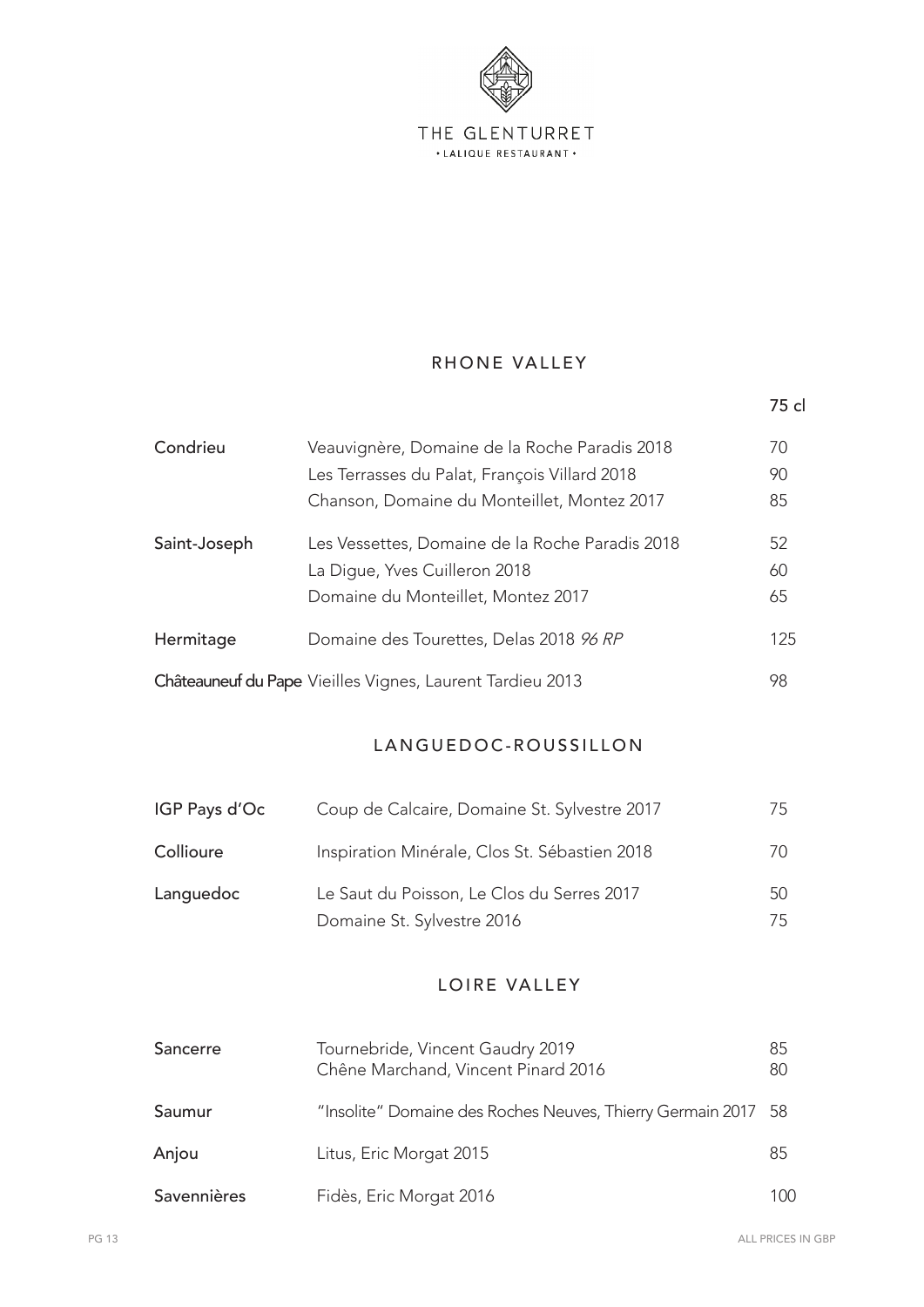

#### GERMANY

75 cl

| Nahe  | Marbach, Riesling, Trocken, Weingut K.H. Schneider 2016 95 JS |                   | 65  |
|-------|---------------------------------------------------------------|-------------------|-----|
|       |                                                               | 2015 <i>94 JS</i> | 65  |
| Baden | Alte Reben, Chardonnay, Bernard Huber 2017                    |                   | 105 |

#### AUSTRIA

| Wachau | Schön, Grüner Veltliner, Smaragd, Weingut Graben-Gritsch 2015 | 48 |
|--------|---------------------------------------------------------------|----|
|        |                                                               |    |
|        | <b>ITALY</b>                                                  |    |

Umbria Armando Bianco, Tabarrini 2015 85

# Collio "Vigna Runc", Pinot Grigio, Il Carpino 2018 48

## SPAIN

| Catalunya | DO, Amic, Clos D'Agon 2017                                 | 42  |
|-----------|------------------------------------------------------------|-----|
|           | DO, Clos D'Agon 2018 92 JS                                 | 65  |
| Rueda     | Majuelo Del Chiviritero, La Seca, Isaac Cantalapiedra 2017 | 80  |
| Jerez     | Fermentacion Lenta, Bodegas Ximénez Spínola 2019           | 105 |
|           | Exceptional Harvest, Bodegas Ximénez Spínola 2019          | 85  |

#### UNITED STATES OF AMERICA

| Paso Robles Grenache Blanc, Halter Ranch 2017 |  |
|-----------------------------------------------|--|
|-----------------------------------------------|--|

#### AUSTRALIA

| Victoria | Chardonnay, Ten Minutes By Tractor Estate 2018 |     |
|----------|------------------------------------------------|-----|
|          | Chardonnay, Sorrenberg 2016                    | 135 |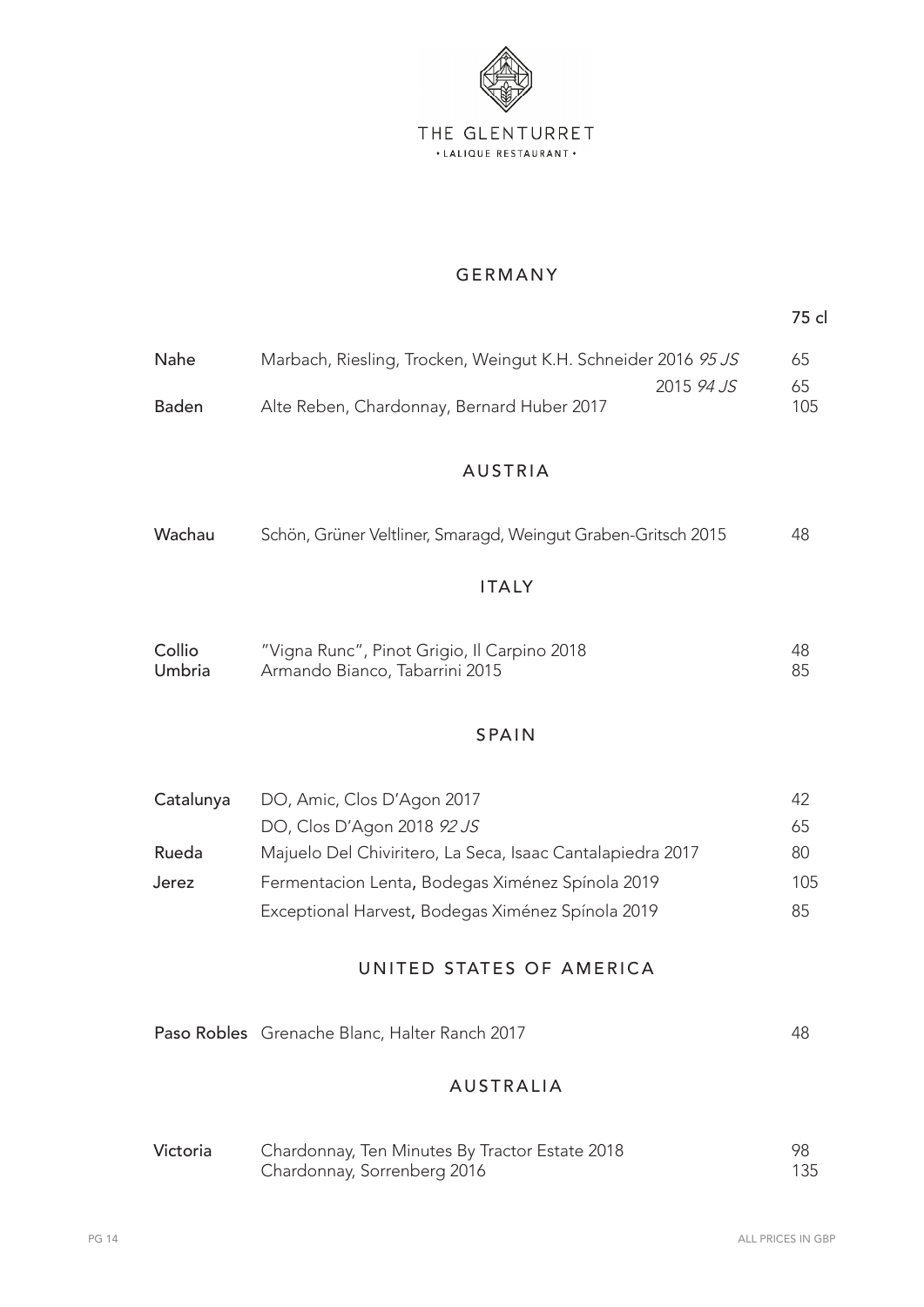

# ROSÉ WINES

#### BORDEAUX

| VIGNOBLES SILVIO DENZ                                   | 75 cl |
|---------------------------------------------------------|-------|
| Bordeaux Maisons Roses de Lafaurie-Peyraguey 2018 91 JS | 48    |
|                                                         |       |

#### SPAIN

| Catalunya<br>Amic, Clos d'Agon, Rosado 2018 <i>91 JS</i> |  |
|----------------------------------------------------------|--|
|----------------------------------------------------------|--|

# ORANGE WINES

#### FRANCE

|            | IGP Côtes Catalanes Jasse, Domaine Gauby 2020      | 74 |
|------------|----------------------------------------------------|----|
|            | <b>SPAIN</b>                                       |    |
| Terra Alta | Garnatxa Blanca Trementinaire, Herència Altés 2018 | 76 |
|            | <b>AUSTRIA</b>                                     |    |
|            | Burgenland Pinot Gris Traminer, Michael Opitz 2020 | 78 |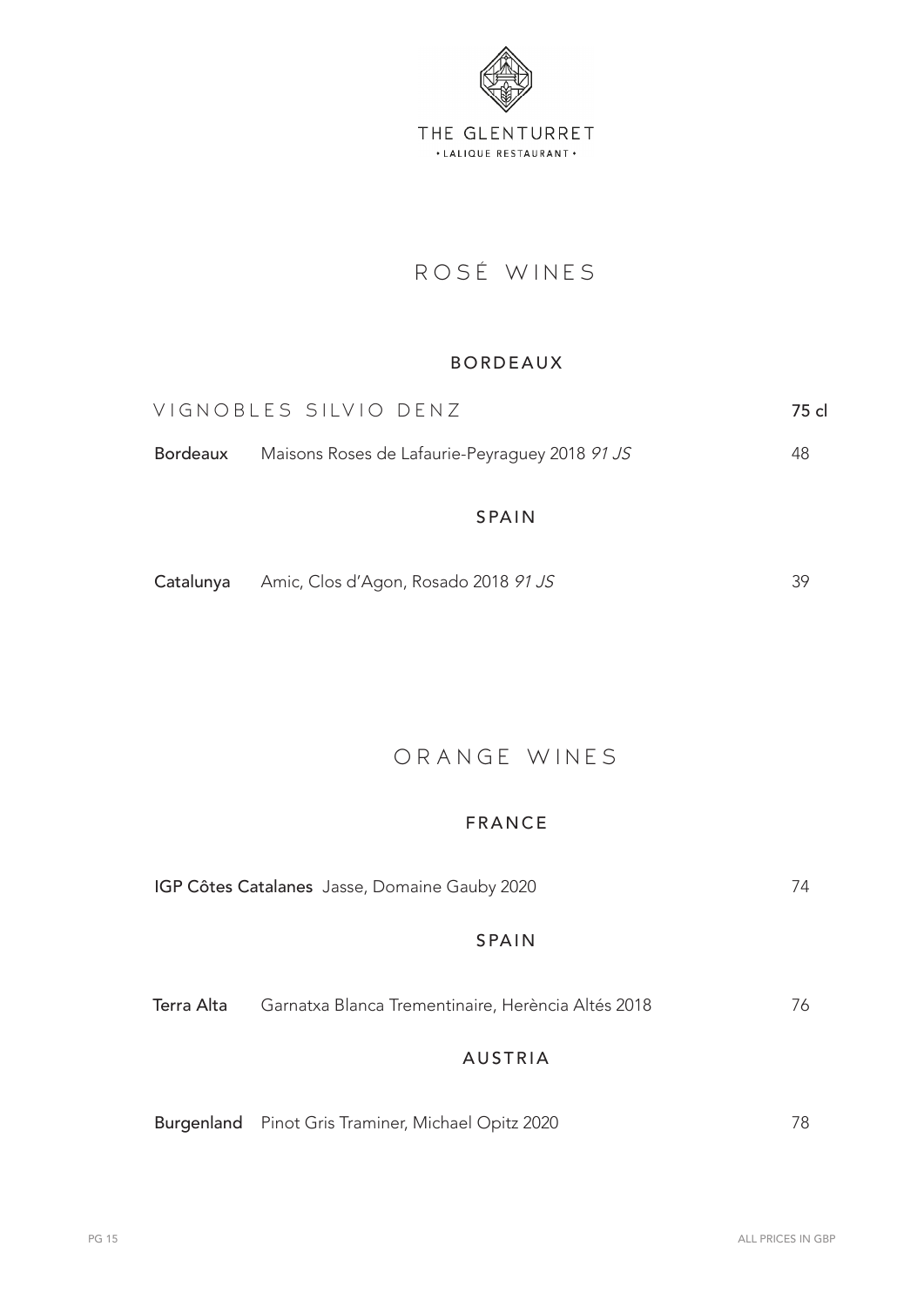

# RED WINES

#### BORDEAUX

SAINT-ÉMILION

| VIGNOBLES SILVIO DENZ                   |                                                                                                                                           | 75 cl                                                              | 150 cl                                                             |
|-----------------------------------------|-------------------------------------------------------------------------------------------------------------------------------------------|--------------------------------------------------------------------|--------------------------------------------------------------------|
| Calice de Faugères, Grand Cru           | 2016 93 JS                                                                                                                                | 58                                                                 |                                                                    |
| Chartreuse de Faugères, Grand Cru       | 2015 92 JS                                                                                                                                | 55                                                                 |                                                                    |
| Château Faugères, Grand Cru Classé      | 2016 95 JS<br>2015 95 JS<br>2012 91 JS<br>2010 95 JS<br>2005 95 RP                                                                        | 85<br>85<br>75<br>90<br>125                                        | 170<br>170<br>150<br>180<br>250                                    |
| Le Merle de Péby-Faugères, Grand Cru    | 2012 90 JS                                                                                                                                | 78                                                                 |                                                                    |
| Château Péby-Faugères, Grand Cru Classé | 2015 99 JS<br>2012 96 RP<br>2011 95 RP<br>2010 97 RP<br>2009 98 RP<br>2008 94 RP<br>2007 90 RP<br>2005 100 RP<br>2000 96 RP<br>1998 94 RP | 240<br>190<br>170<br>250<br>260<br>170<br>150<br>350<br>280<br>280 | 480<br>380<br>340<br>500<br>520<br>340<br>300<br>700<br>560<br>560 |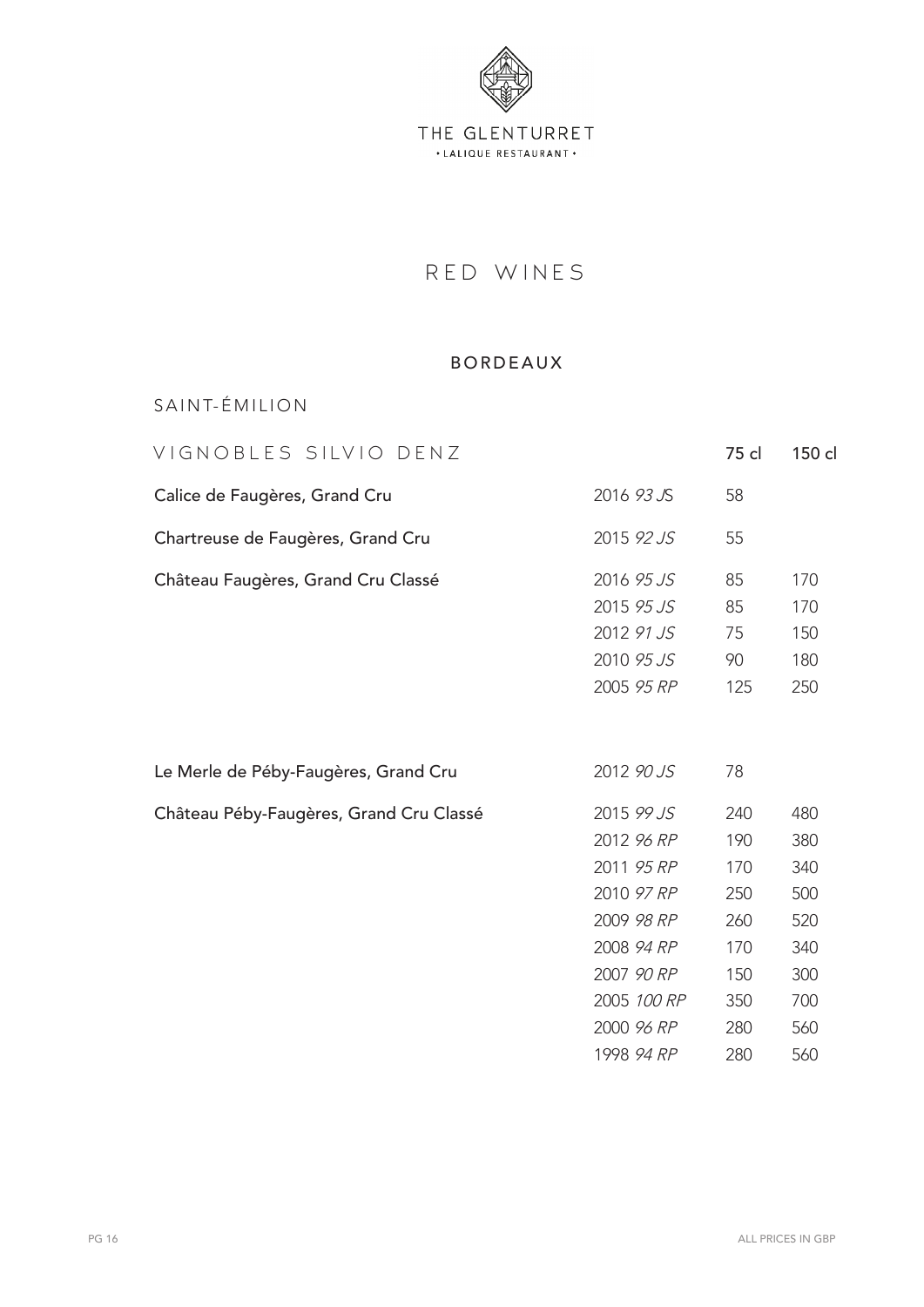

## SAINT-ÉMILION

|                                                     |                           | 75 cl       |
|-----------------------------------------------------|---------------------------|-------------|
| Château Angelus, 1 er Grand Cru Classé A            | 2012 94 RP<br>2000 99 RP  | 490<br>790  |
| Château Ausone, 1er Grand Cru Classé A              | 2012 96 RP<br>2000 98 RP  | 980<br>1800 |
| Château Cheval Blanc, 1er Grand Cru Classé A        | 2012 95 RP<br>2001 93 RP  | 600<br>760  |
| Château Pavie, 1er Grand Cru Classé A               | 2012 95 RP<br>2000 100 RP | 490<br>790  |
| Château Bélair-Monange, 1er Grand Cru Classé B      | 2012 95 RP                | 250         |
| Château Canon-La-Gaffelière, 1er Grand Cru Classé B | 2012 93 RP<br>2000 94 RP  | 180<br>290  |
| Clos Fourtet, 1er Grand Cru Classé B                | 2005 98 RP                | 290         |
| Château Figeac, 1er Grand Cru Classé B              | 2012 93 RP<br>2000 91 RP  | 250<br>440  |
| Château Larcis-Ducasse, 1er Grand Cru Classé B      | 2005 100 RP               | 290         |
| Château La Mondotte, 1er Grand Cru Classé B         | 2012 95 RP                | 340         |
| Château Troplong-Mondot, 1er Grand Cru Classé B     | 2012 96 RP<br>2000 96 RP  | 250<br>340  |
| Château Valandraud, 1er Grand Cru Classé B          | 2012 95 RP<br>2000 95 RP  | 240<br>320  |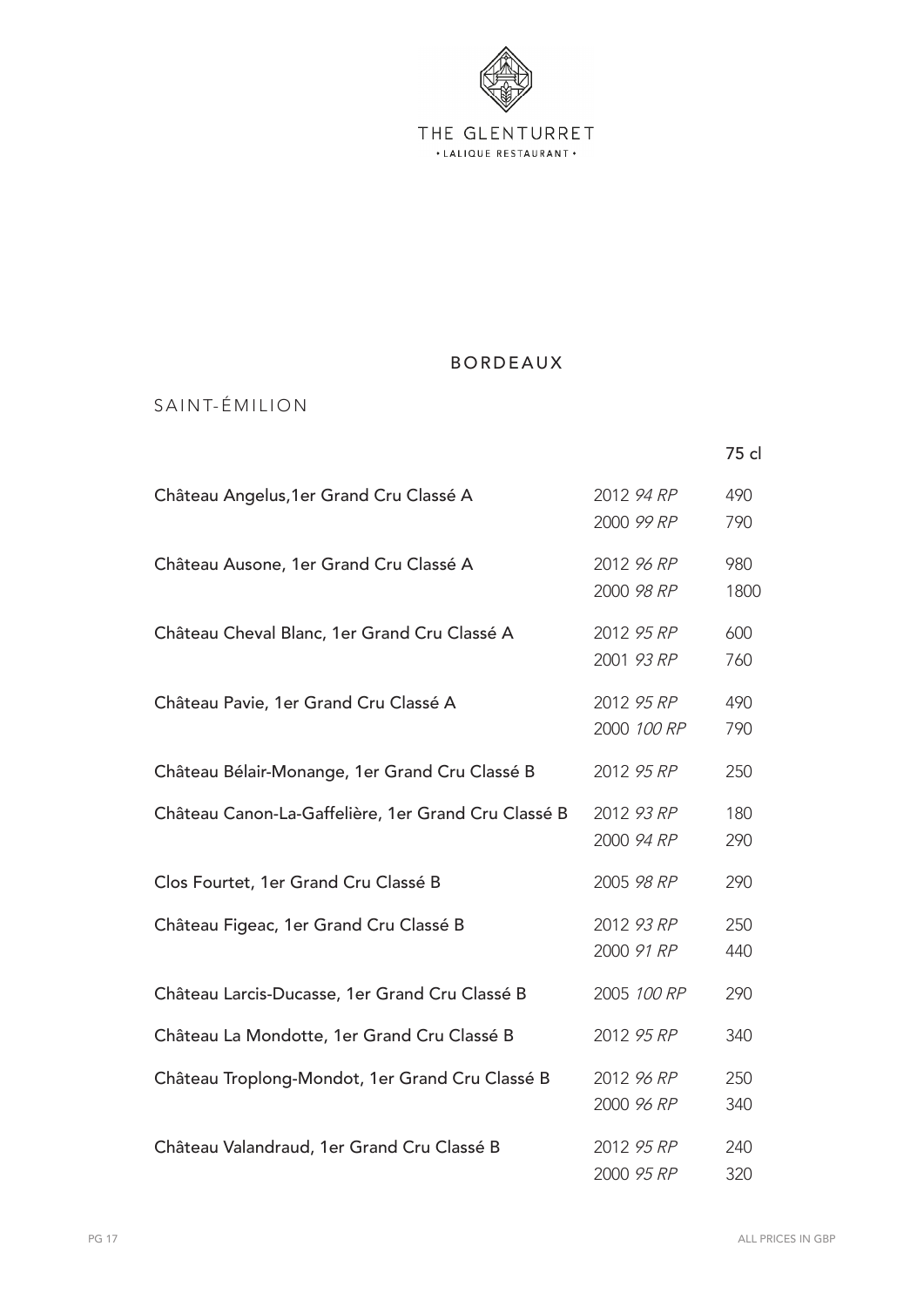

## SAINT-ÉMILION

|                                                                                               |                                  | 75 cl          | 150 cl          |
|-----------------------------------------------------------------------------------------------|----------------------------------|----------------|-----------------|
| Château La Dominique, Grand Cru Classé                                                        | 2009 93 RP                       | 150            |                 |
| Château la Fleur Cardinale, Grand Cru Classé                                                  | 2009 94 RP                       | 140            |                 |
| Château La Tour Figeac, Grand Cru Classé                                                      | 2012 92 RP                       | 110            |                 |
| Château La Confession, Grand Cru                                                              | 2009 93 RP                       | 125            |                 |
| VIGNOBLES SILVIO DENZ<br>Fleur de Rocheyron, Grand Cru                                        | 2015<br>2012                     | 65<br>65       |                 |
| Château Rocheyron, Grand Cru                                                                  | 2015 97 RP<br>2012 98 RP         | 125<br>100     | 250<br>200      |
| RIVE DROITE                                                                                   |                                  |                |                 |
| VIGNOBLES SILVIO DENZ<br>Côtes de Bordeaux-Castillon                                          | 2016 90 JS                       | 45             | 90              |
| Cap de Faugères                                                                               | 2015 92 JS<br>2012<br>2009 91 JS | 45<br>47<br>50 | 90<br>95<br>100 |
| <b>GREAT SIZE OF BOTTLES:</b><br>Cap de Faugères 2012, 300 cl<br>Cap de Faugères 2012, 600 cl | 215<br>430                       |                |                 |
| Castillon Côtes de Bordeaux<br>Cap de Faugères "La Mouleyre"                                  | 2015 94 JS<br>2012 91 JS         | 65<br>55       | 130<br>110      |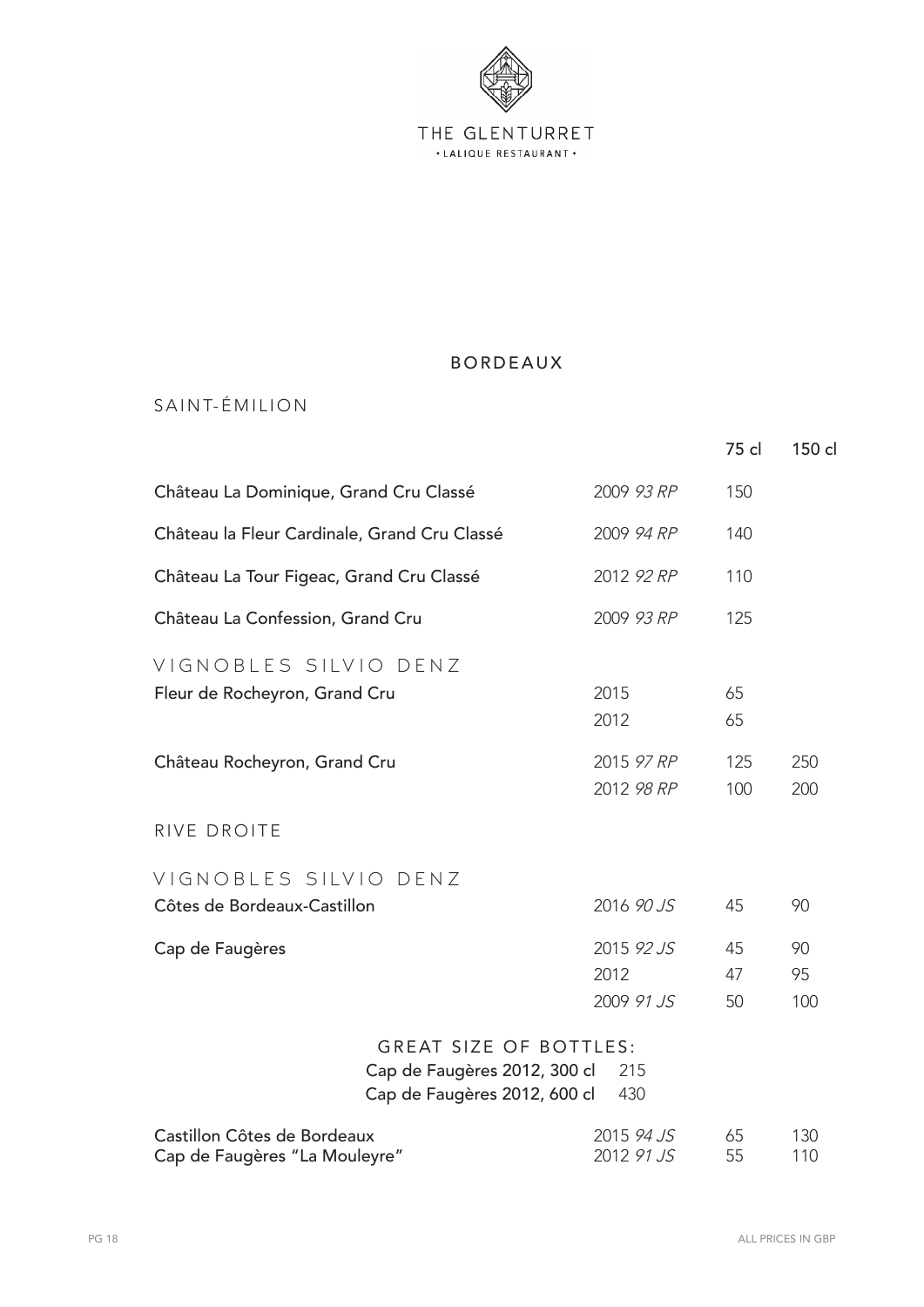

**POMEROL** 

|                                                       |                          | 75 cl          | 150 cl     |
|-------------------------------------------------------|--------------------------|----------------|------------|
| Petrus                                                | 2011 95 RP<br>2001 95 RP | 2 600<br>2 900 |            |
| Château l'Eglise-Clinet                               | 2011 96 RP<br>2001 94 RP | 270<br>295     |            |
| Château l'Evangile                                    | 2006 93 RP               | 260            |            |
| Château La Fleur-Petrus                               | 2011 92 RP               | 295            |            |
| Château Trotanoy                                      | 2012 96 RP<br>2000 95 RP | 360<br>420     |            |
| Vieux Château Certan                                  | 2012 95 RP<br>2000 95 RP | 320<br>390     |            |
| LALANDE-DE-POMEROL                                    |                          |                |            |
| Château de Chambrun<br>Château de Chambrun "Le Bourg" | 2009 92 RP<br>2009 94 RP | 75<br>95       | 150<br>190 |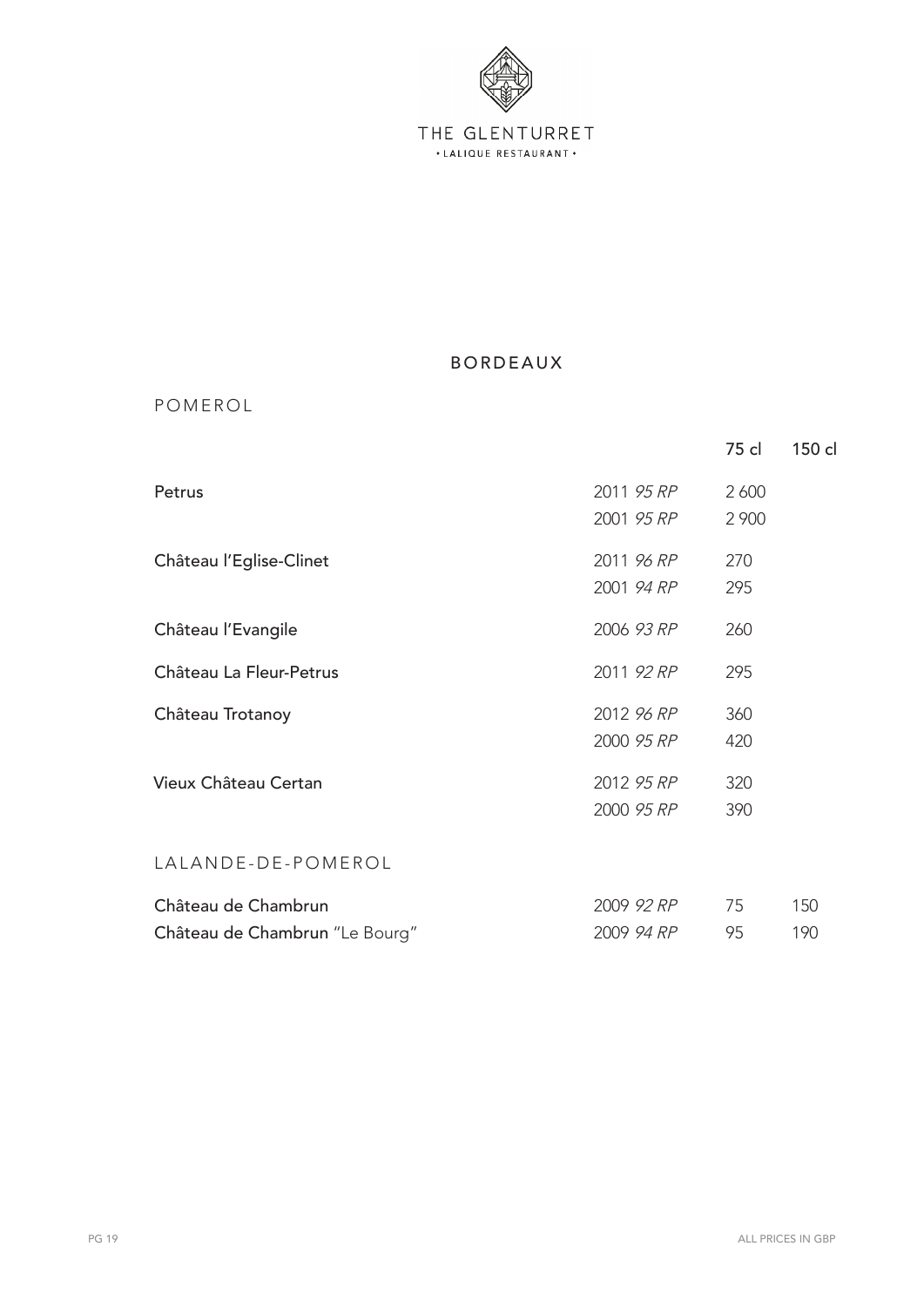

PESSAC-LÉOGNAN

|                                                                    |             | 75 cl | 150 cl |
|--------------------------------------------------------------------|-------------|-------|--------|
| Château Haut-Brion, 1er Cru Classé en 1855 / Cru classé des Graves |             |       |        |
|                                                                    | 2012 96 RP  | 595   |        |
|                                                                    | 2000 99 RP  | 980   |        |
| Château La Mission Haut-Brion, Cru Classé des Graves               | 2012 96 RP  | 480   |        |
|                                                                    | 2000 100 RP | 880   |        |
| Château Pape Clément, Cru Classé des Graves                        | 2012 97 RP  | 250   |        |
|                                                                    | 2000 96 RP  | 390   |        |
| Domaine de Chevalier, Cru Classé des Graves                        | 2012 92 RP  | 150   |        |
| Château Haut-Bailly, Cru Classé des Graves                         | 2014 94 RP  | 170   |        |
| Château Smith Haut-Lafitte, Cru Classé des Graves                  | 2012 95 RP  | 190   |        |
|                                                                    |             |       |        |
| HAUT MÉDOC                                                         |             |       |        |
| Château Sociando Mallet                                            | 2015 93 JS  | 90    |        |
|                                                                    |             |       |        |
| MOULIS EN MÉDOC                                                    |             |       |        |
| Château Chasse Spleen                                              | 2015 94 JS  | 90    |        |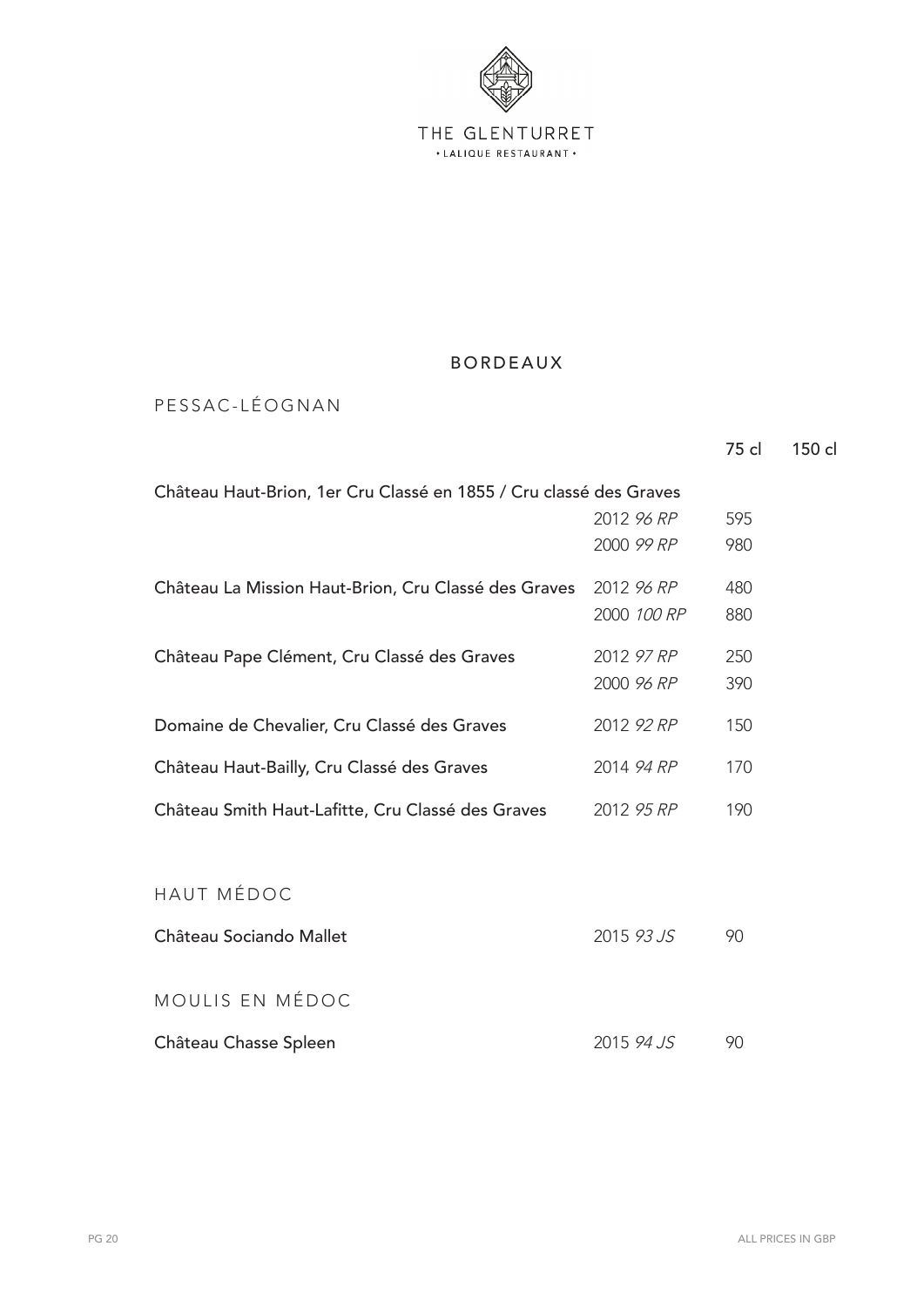

## SAINT-ESTÈPHE

|                                                  |            | 75 cl | 150 cl |
|--------------------------------------------------|------------|-------|--------|
| Pagodes de Cos                                   | 2016 94 JS | 125   |        |
| Château Cos d'Estournel, 2ème Cru Classé de 1855 | 2012 95 JS | 260   |        |
|                                                  | 2000 97 RP | 320   |        |
| Château Montrose, 2ème Cru Classé de 1855        | 2012 94 JS | 220   |        |
|                                                  | 2000 94 RP | 270   |        |
| Château Calon Ségur, 3ème Cru Classé de 1855     | 2014 96 JS | 195   |        |
|                                                  | 2000 94 RP | 250   |        |
| Château Phélan-Segur                             | 2009 93 RP | 150   |        |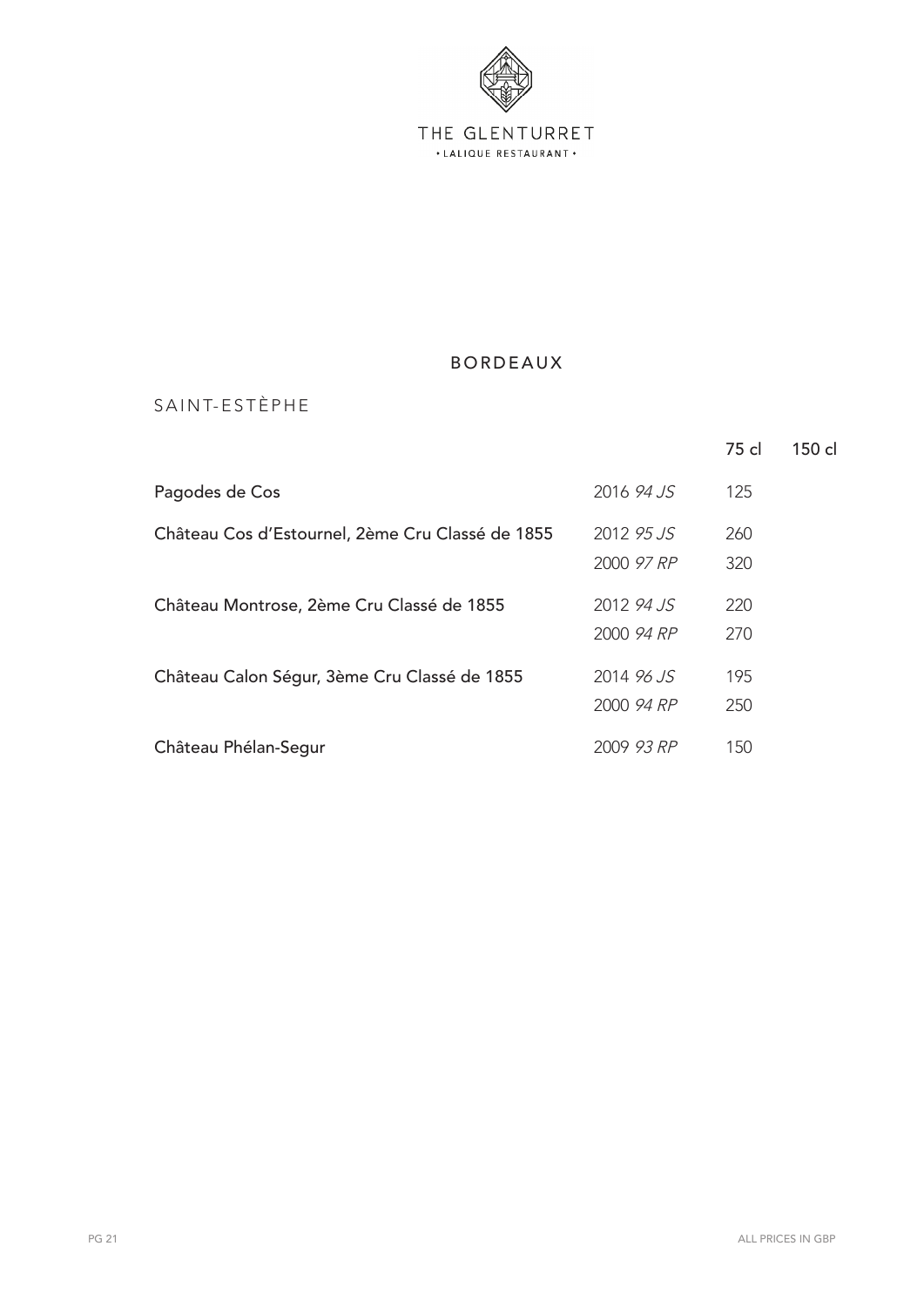

### PAUILLAC

|                                                                          |            | 75 cl | 150 cl |
|--------------------------------------------------------------------------|------------|-------|--------|
| Château Lafite-Rothschild, 1er Cru Classé de 1855                        | 2012 95 JS | 695   |        |
|                                                                          | 2001 94 RP | 740   |        |
| Château Latour, 1er Cru Classé de 1855                                   | 2011 95 JS | 690   |        |
|                                                                          | 2001 95 RP | 740   |        |
| Château Mouton-Rothschild, 1er Cru Classé de 1973                        | 2012 97 JS | 680   |        |
|                                                                          | 2000 97 RP | 980   |        |
| Château Pichon-Longueville, 2ème Cru Classé de 1855, Comtesse de Lalande |            |       |        |
|                                                                          | 2014 93 JS | 215   |        |
|                                                                          | 2000 96 RP | 340   |        |
| Château Pichon-Longueville, 2ème Cru Classé de 1855, Baron               |            |       |        |
|                                                                          | 2014 95 JS | 190   |        |
|                                                                          | 2000 97 RP | 260   |        |
| Château Batailley, 5ème Cru Classé de 1855                               | 2009 93 JS | 150   |        |
|                                                                          | 2005 93 RP | 150   |        |
| Château Lynch-Bages, 5ème Cru Classé de 1855                             | 2012 92 JS | 230   |        |
|                                                                          | 2000 97 RP | 275   |        |
| Château Pontet-Canet, 5ème Cru Classé de 1855                            | 2012 95 JS | 195   |        |
|                                                                          | 2000 92 JS | 220   |        |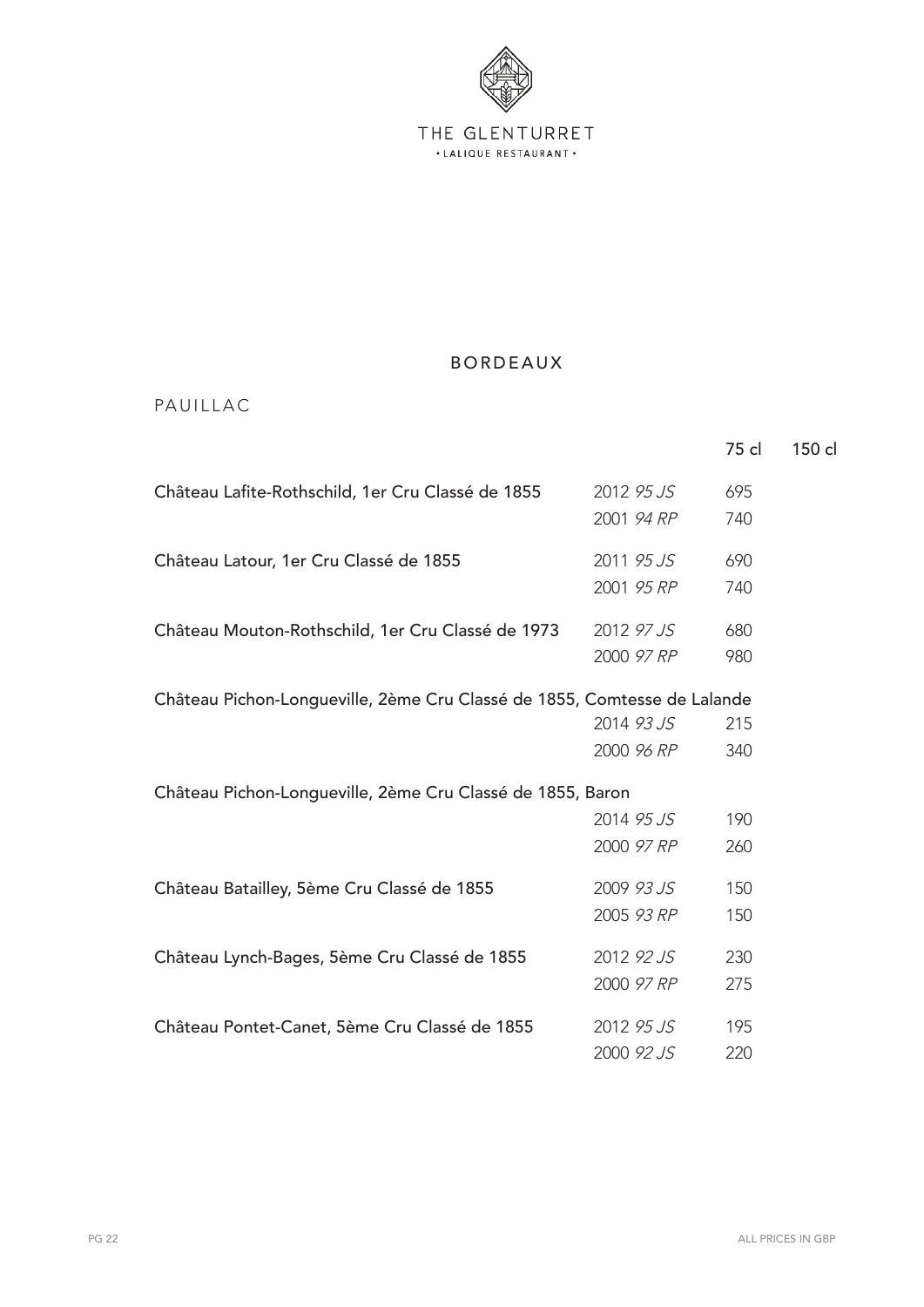

#### SAINT-JULIEN

|                                                     |                                        | 75 cl             | 150 cl |
|-----------------------------------------------------|----------------------------------------|-------------------|--------|
| Château Léoville-Las Cases, 2ème Cru Classé de 1855 | 2011 95 JS<br>2000 98 RP               | 285<br>395        |        |
| Château Léoville-Poyferré, 2ème Cru Classé de 1855  | 2014 94 JS<br>2000 97 RP               | 180<br>290        |        |
| Château Léoville-Barton, 2ème Cru Classé de 1855    | 2014 94 JS<br>2000 95 RP               | 180<br>290        |        |
| Château Gruaud-Larose, 2ème Cru Classé de 1855      | 2010 96 JS<br>2000 94 RP               | 240<br>250        |        |
| Château Branaire-Ducru, 4ème Cru Classé de 1855     | 2015 93 JS<br>2010 94 JS<br>2000 94 RP | 140<br>190<br>190 |        |
| Château Talbot, 4ème Cru Classé de 1855             | 2015 94 JS<br>2010 94 JS               | 140<br>165        |        |
| Château Saint-Pierre, 4ème Cru Classé de 1855       | 2010 97 RP                             | 195               |        |
| MARGAUX                                             |                                        |                   |        |
| Château Margaux, 1er Cru Classé de 1855             | 2012 96 RP<br>2000 99 RP               | 640<br>990        |        |
| Château Rauzan-Segla, 2ème Cru Classé de 1855       | 2009 96 JS                             | 260               |        |
| Château Palmer, 3ème Cru Classé de 1855             | 2012 97 JS<br>2000 97 JS               | 420<br>480        |        |
| Château Prieuré-Lichine, 4ème Cru Classé de 1855    | 2015 96 JS                             | 110               |        |
| Château Giscours, 5ème Cru Classé de 1855           | 2015 96 JS                             | 165               |        |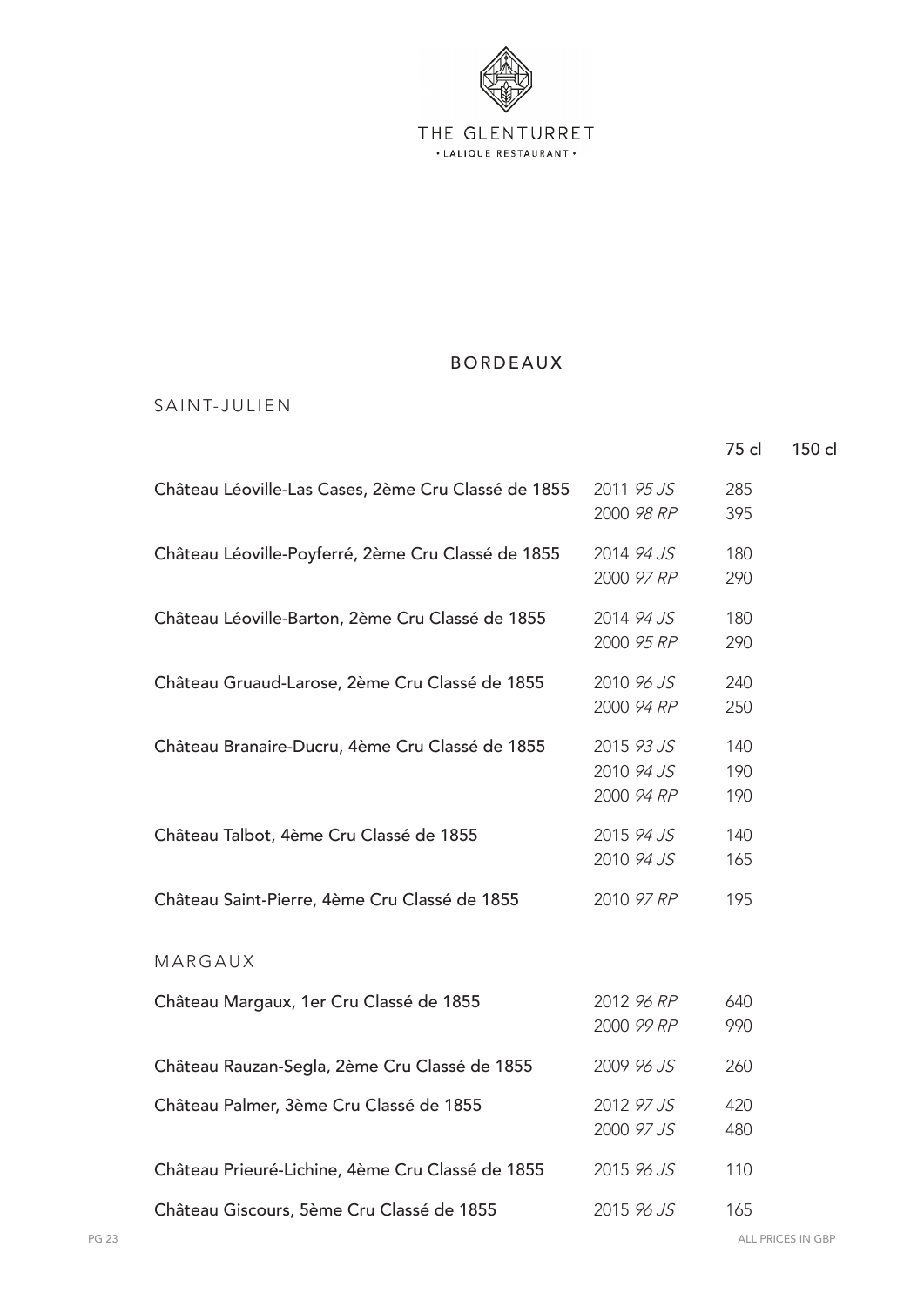

### CÔTE DE NUITS

|                           |                                                                                                                                            | 75 cl                    | 150 cl |
|---------------------------|--------------------------------------------------------------------------------------------------------------------------------------------|--------------------------|--------|
| Marsannay                 | Les Champs Salomon Bart 2016                                                                                                               | 72                       |        |
| Gevrey-Chambertin         | Arlaud 2016<br>Domaine Taupenot-Merme 2014<br>Ostrea, Trapet 2014<br>Armand Rousseau 2010 95 RP                                            | 95<br>100<br>95<br>270   | 190    |
| Gevrey Chambertin 1er Cru | Champeaux, Tortochot 2015<br>Les Combottes, Amiot 2015<br>Bel Air, Domaine Taupenot Merme 2015<br>Clos Saint Jacques, Armand Rousseau 2009 | 110<br>140<br>190<br>700 | 280    |
| Chambertin                | Grand Cru, Armand Rousseau 2014 97 RP                                                                                                      | 1000                     |        |
| Latricières-Chambertin    | Grand Cru, Trapet 2013                                                                                                                     | 235                      |        |
| Chapelle-Chambertin       | Grand Cru, Trapet 2013                                                                                                                     | 235                      |        |
| <b>Charmes Chambertin</b> | Grand Cru, Arlaud 2016<br>Grand Cru, Taupenot Merme 2012<br>Grand Cru, Armand Rousseau 2011                                                | 245<br>250<br>550        |        |
| Morey-Saint-Denis         | Domaine des Lambrays 2013                                                                                                                  | 130                      |        |
| Morey-Saint-Denis 1er Cru | Les Blanchards, Arlaud 2014<br>Clos de la Bussières, G. Roumier 2011<br>Renaissance, Tortochot 2015                                        | 110<br>250<br>95         |        |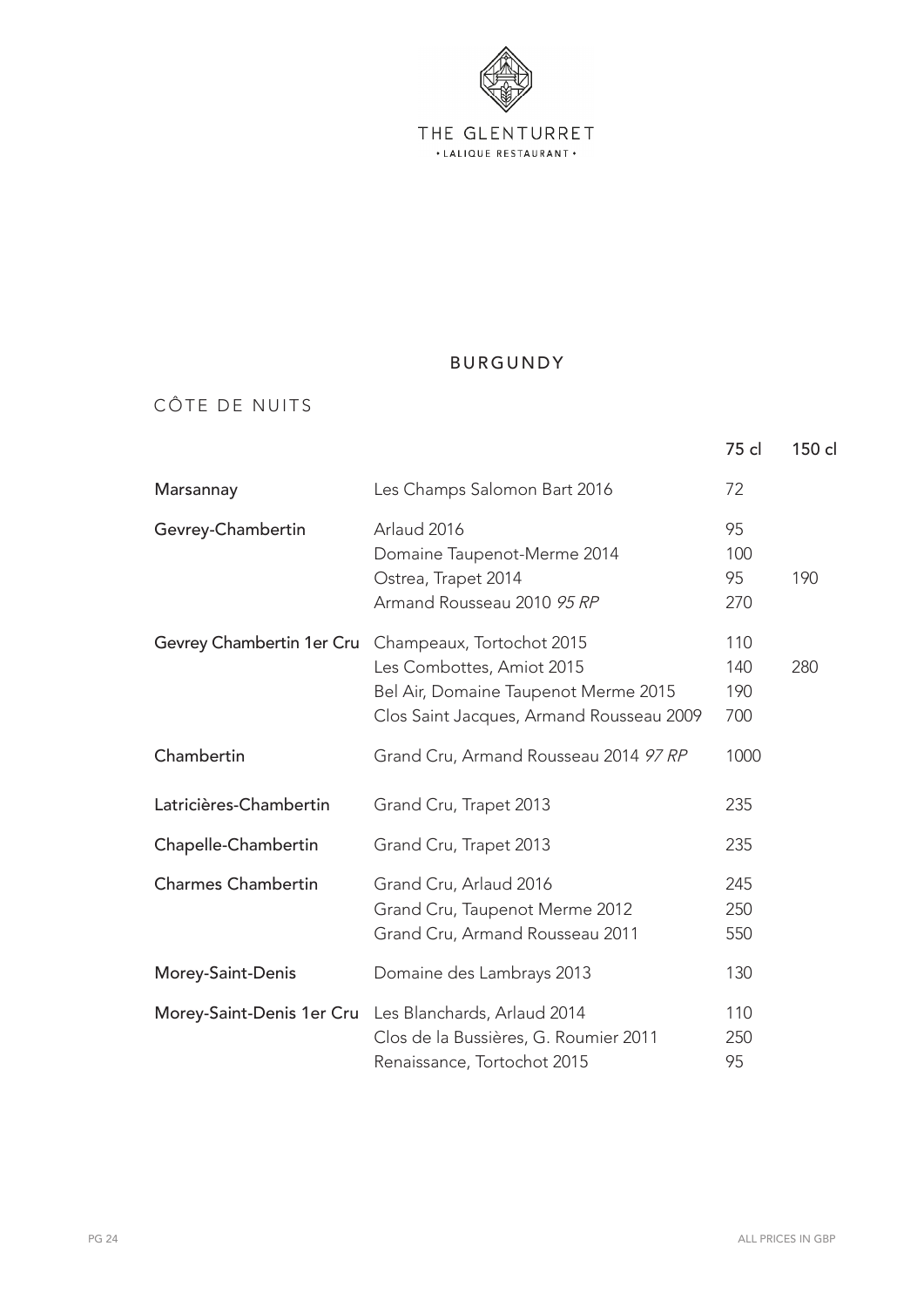

#### CÔTE DE NUITS

|                            |                                                                                                                               | 75 cl             | 150 cl |
|----------------------------|-------------------------------------------------------------------------------------------------------------------------------|-------------------|--------|
| Clos de la Roche           | Grand Cru, Arlaud 2016                                                                                                        | 250               |        |
| <b>Clos Saint-Denis</b>    | Grand Cru, Olivier Guyot 2013                                                                                                 | 190               |        |
| <b>Clos Saint Denis</b>    | Grand Cru, Jadot 2006 94 RP                                                                                                   | 350               |        |
| Clos des Lambrays          | Grand Cru, Domaine des Lambrays 2014 94 RP 295                                                                                |                   |        |
| Chambolle-Musigny          | Domaine de la Pousse d'Or 2015<br>Vieilles Vignes, Patrice Rion 2014<br>G. Roumier 2011                                       | 110<br>115<br>300 |        |
|                            | Chambolle-Musigny 1er Cru Combe d'Orveau, Taupenot Merme 2015<br>Les Sentiers, David Duband 2013<br>Les Cras, G. Roumier 2012 | 200<br>170<br>520 |        |
| Vougeot 1er Cru            | Les Petits Vougeot, Bertagna 2015                                                                                             | 150               |        |
| Clos de Vougeot            | Grand Cru, Château de la Tour, Labet 2012                                                                                     | 220               |        |
| Vosne-Romanée              | Benjamin Leroux 2014<br>1er Cru, Beaux Monts, Bertagna 2014                                                                   | 120<br>145        |        |
| Échézeaux                  | Grand Cru, Domaine de la Romanée Conti 2012 2600                                                                              |                   |        |
| Grands Échézeaux           | Grand Cru, Domaine de la Romanée Conti 2005                                                                                   | 3300              |        |
| La Tâche                   | Grand Cru, Domaine de la Romanée Conti<br>2013 97 RP<br>2003 99 RP                                                            | 4500<br>5800      |        |
| <b>Nuits-Saint-Georges</b> | Henri Gouges 2014<br>1er Cru, Les Murgers, Bertagna 2013                                                                      | 85<br>135         |        |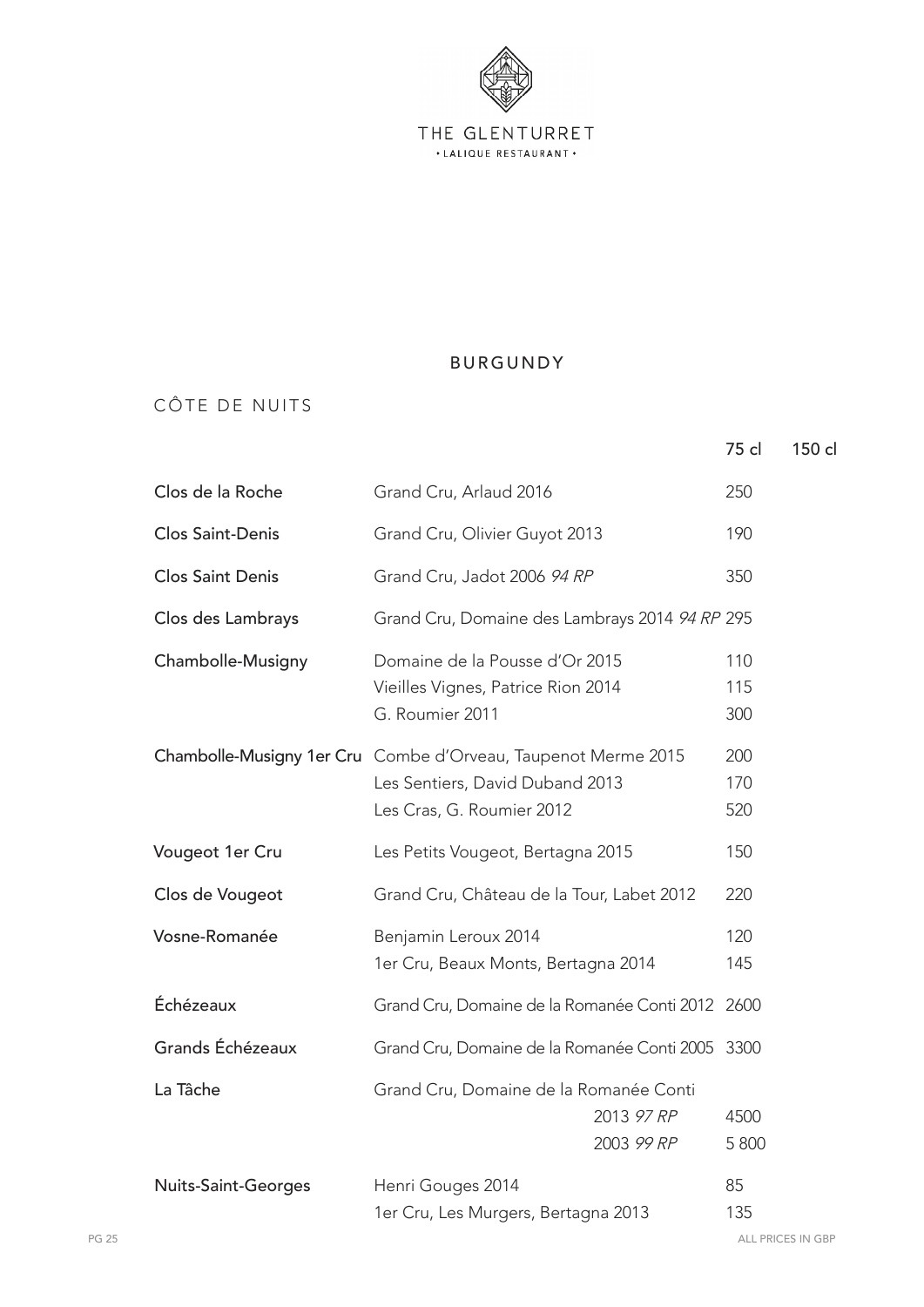

#### CÔTE DE BEAUNE

|                            |                                                                       | 75 cl      | 150 cl |
|----------------------------|-----------------------------------------------------------------------|------------|--------|
| Chorey-Lès-Beaune          | Tollot Beaut 2014                                                     | 65         |        |
| Ladoix 1er Cru             | Les Corvées, Ravaut 2015                                              | 75         |        |
| Savigny-Lès-Beaune 1er Cru | Les Planchots du Nord, Dublère 2015                                   | 95         |        |
| Corton                     | Grand Cru, Les Lolières, Bertagna 2014                                | 195        |        |
| <b>Corton Les Combes</b>   | Grand Cru, Genot Boulanger 2015                                       | 180        |        |
| Beaune 1er Cru             | Les Aigrots, Sebastian Magnien 2015                                   | 75         |        |
| Pommard 1er Cru            | Epenots, Lejeune 2013<br>Les Rugiens, Lejeune 2012                    | 138<br>170 |        |
| Volnay                     | Clos de la Cave, Jean-Marc Bouley 2015                                | 100        |        |
| Volnay 1er Cru             | Clos de la Cave des Ducs, Benjamin Leroux 2016165                     |            |        |
|                            | Les Aussy, Bouzereau 2014                                             | 90         |        |
|                            | Fremiets, Henri Boillot 2012                                          | 185        |        |
|                            | Champans, Domaine des Comtes Lafon 2011                               | 210        |        |
| Chassagne-Montrachet       | Les Plantes Momieres, Bachey-Legros 2016                              | 80         |        |
|                            | Chassagne-Montrachet 1er Cru Clos Saint Jean, Ch. de la Maltroye 2016 | 88         |        |
| Santenay 1er Cru           | Beaurepaire, Chapelle 2015                                            | 75         |        |
|                            |                                                                       |            |        |

## BEAUJOLAIS

| Morgon | Corcelette, Domaine Jean Foillard 2019 | 110 |
|--------|----------------------------------------|-----|
|        | Côte du Py, Domaine Jean Foillard 2019 | 100 |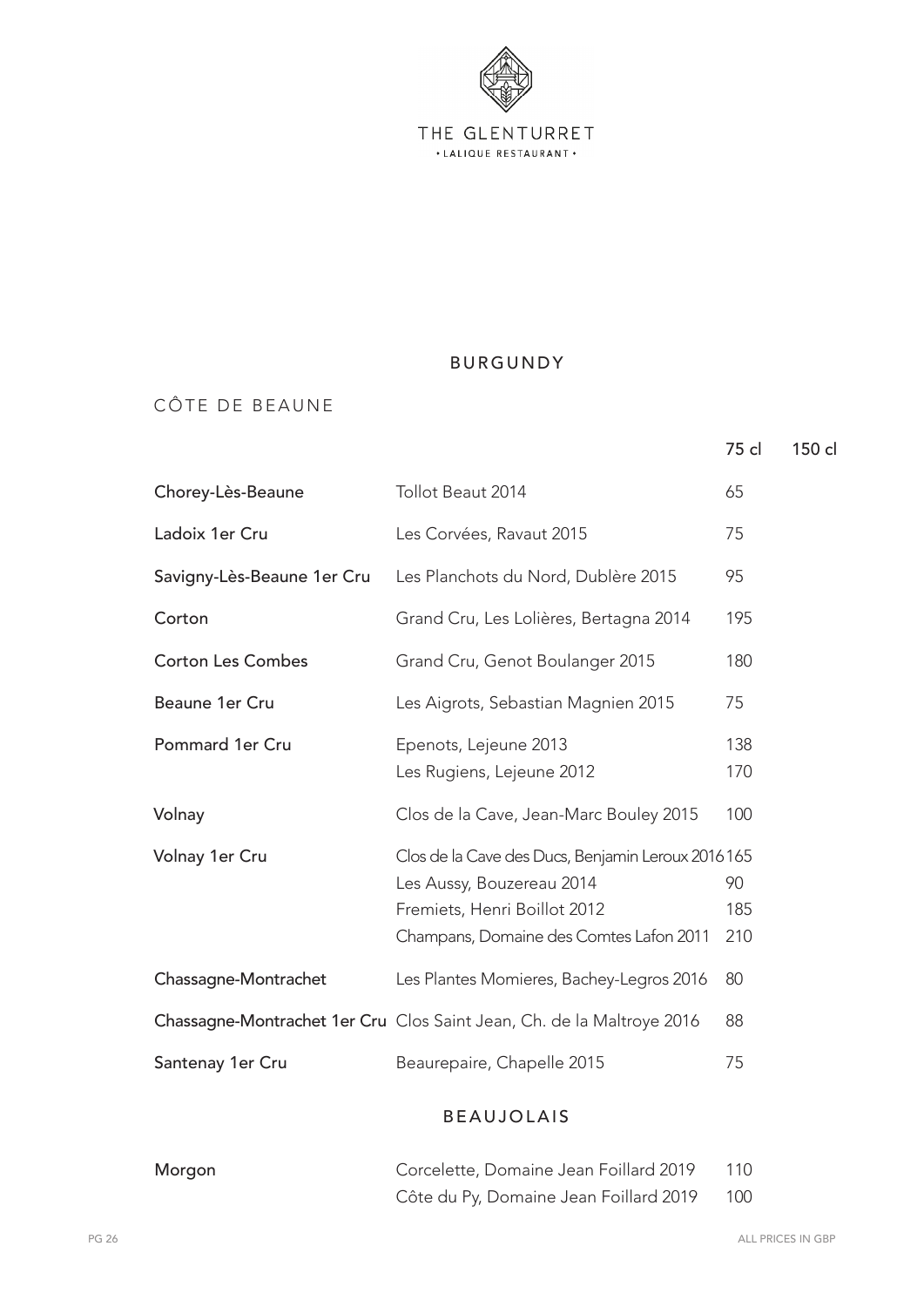

#### ALSACE

|        |                                                  | 75 cl | 150 cl |
|--------|--------------------------------------------------|-------|--------|
| Alsace | Clos de la Faille, Pinot Noir, Albert Mann 2018  | 100   |        |
|        | Grand H, Pinot Noir, Albert Mann 2018            | 120   |        |
|        | Rouge comme Renard, Pinot Noir, Henry Fuchs 2016 | 60    |        |
|        | Clos St Landelin, Pinot Noir, Muré 2016 96 JS    | 140   |        |
|        | Grand H, Pinot Noir, Albert Mann 2016 97 JS      | 150   |        |
|        | Cuvée W, Pinot Noir, Weinbach-Faller 2015 93 JS  | 90    |        |
|        | Linsenberg, Pinot Noir, Schoenheitz 2014 93 JS   | 75    |        |

#### RHONE VALLEY

| Côte Rôtie          | Pierre Gaillard 2016                              | 100 |
|---------------------|---------------------------------------------------|-----|
|                     | Les Triotes, Domaine Garon 2017                   | 85  |
|                     | Les Triotes, Domaine Garon 2015                   | 90  |
|                     | Maison Rouge, Georges Vernay 2015 94 RP           | 195 |
|                     | Rose Pourpre, Pierre Gaillard 2013                | 180 |
|                     | Belle Helène, Stephane Ogier 2013 96 RP           | 390 |
|                     | Les Grandes Places, Jean-Michel Gerin 2012        | 180 |
|                     | Rose Pourpre, Pierre Gaillard 2010 94 RP          | 195 |
| Saint-Joseph        | Cuvée du Papy, Domaine du Monteillet, Montez 2017 | 60  |
|                     | La Madone, Domaine de la Roche Paradis 2017       | 50  |
| Hermitage           | Domaine de la Tourette, Delas 2016 93 JS          | 100 |
| Châteauneuf du Pape | Vieux Télégraphe 2015 96 JS                       | 120 |
|                     | Clos des Papes 2015 97 RP                         | 180 |
|                     | Gran Partita, Domaine de Beaurenard 2012          | 150 |
|                     | Clos des Papes 2009 97 RP                         | 200 |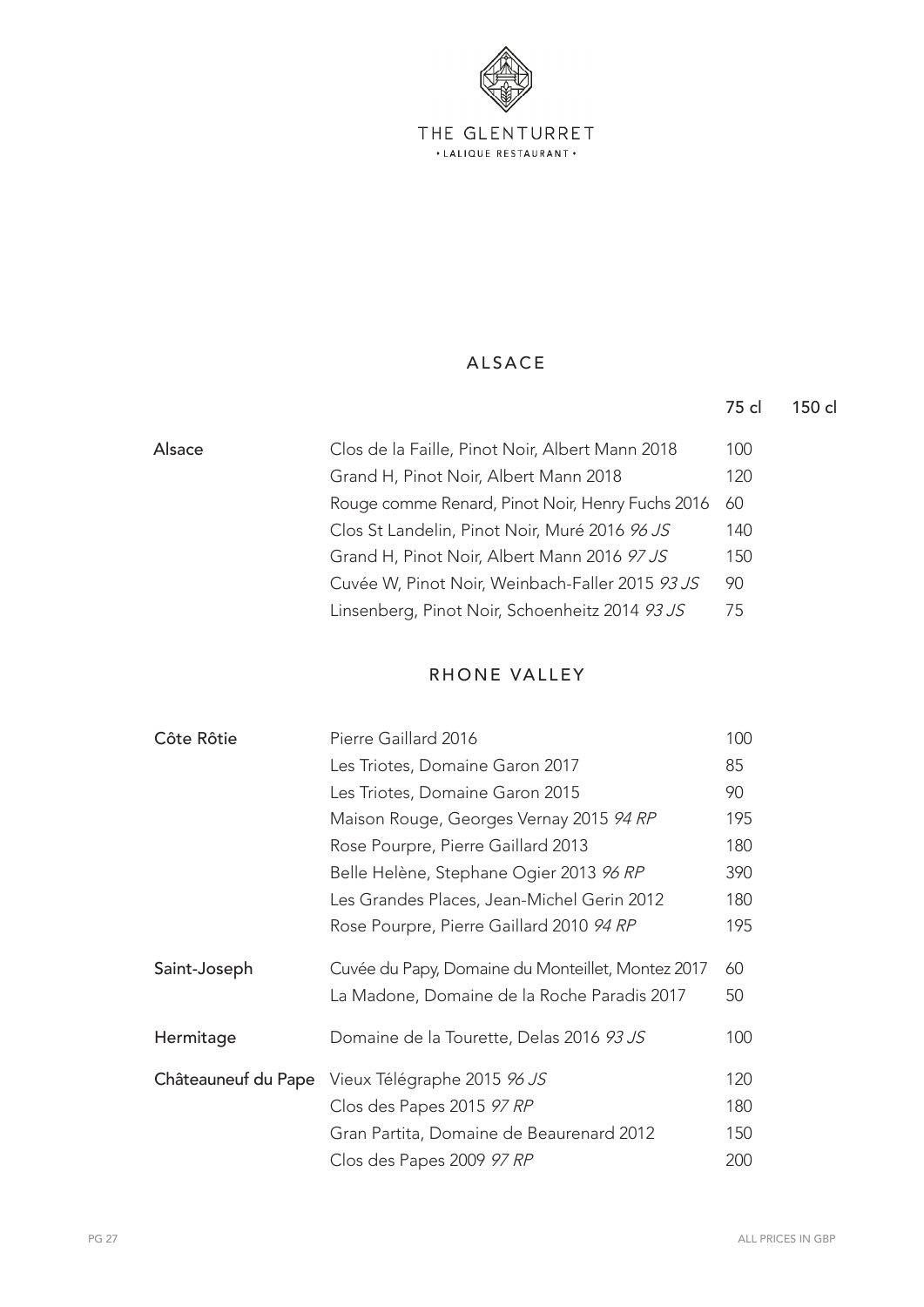

## LANGUEDOC - ROUSSILLON

|  | 75 cl 150 cl |
|--|--------------|
|  |              |

| <b>IGP Hérault</b>  | Domaine de la Grange des Pères 2014                                                  | 180      |     |
|---------------------|--------------------------------------------------------------------------------------|----------|-----|
| Languedoc           | Syrahléone, Domaine de Peyrerose 2008                                                | 185      |     |
| Languedoc-Pezenas   | Vieilles Vignes, Domaine de la Baume 2015                                            | 68       |     |
| Terrasses du Larzac | Domaine St Sylvestre 2016<br>Domaine St Sylvestre 2015<br>Maros, Clos du Serres 2016 | 65<br>50 | 130 |
| Pic Saint-Loup      | Closerie du Pic, Domaine Puech Haut 2016                                             | 70       |     |
| Saint-Chinian       | Lauzeta, Domaine Lauzeta 2016                                                        | 80       |     |
|                     | Côtes du Roussillon Caramany Sans Plus Attendre, Modat 2015                          | 60       |     |

#### SOUTH WEST

| Cahors | La Roque, Mas del Perié 2018          | 60  |
|--------|---------------------------------------|-----|
|        | Les Acacias, Mas del Perié 2017       | 70. |
|        | Lac aux Cochons, Combel La Serre 2016 | 80  |
|        | Marguerite, Cosse & Maisonneuve 2014  | 95  |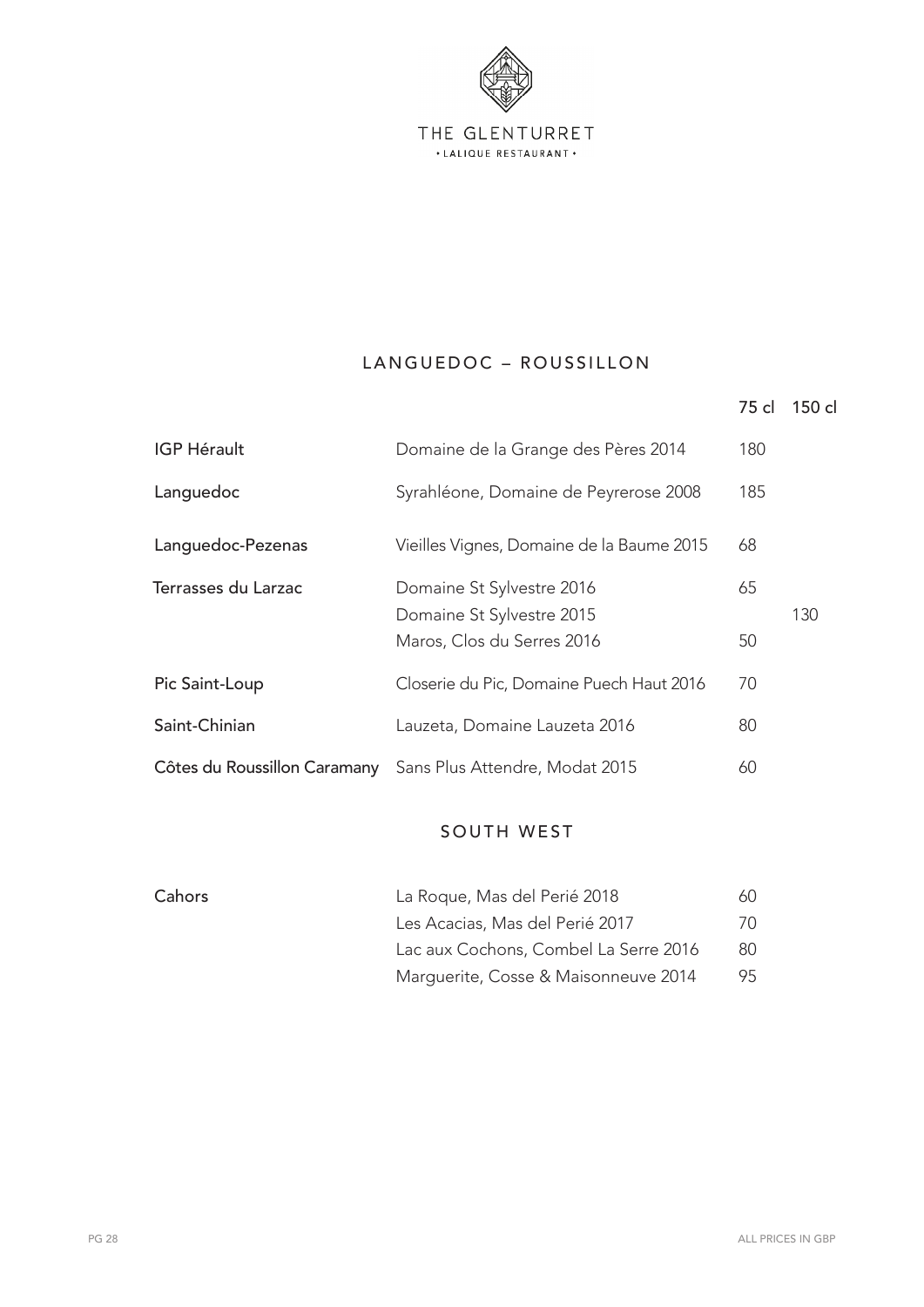

#### ITALY

### TUSCANY

|                                  |            | 75 cl | 150 cl |
|----------------------------------|------------|-------|--------|
| VIGNOBLES SILVIO DENZ            |            |       |        |
| Toscana IGT, Eneo, Montepeloso   | 2016 94 JS | 75    |        |
|                                  | 2015 95 RP | 75    |        |
|                                  | 2010       | 80    |        |
| Toscana IGT, Nardo, Montepeloso  | 2016 96 JS | 140   |        |
|                                  | 2015 95 JS | 140   |        |
|                                  | 2010       | 150   |        |
| Toscana IGT, Gabbro, Montepeloso | 2016 98 JS | 170   |        |
|                                  | 2015 94 JS | 170   |        |
|                                  | 2010       | 180   |        |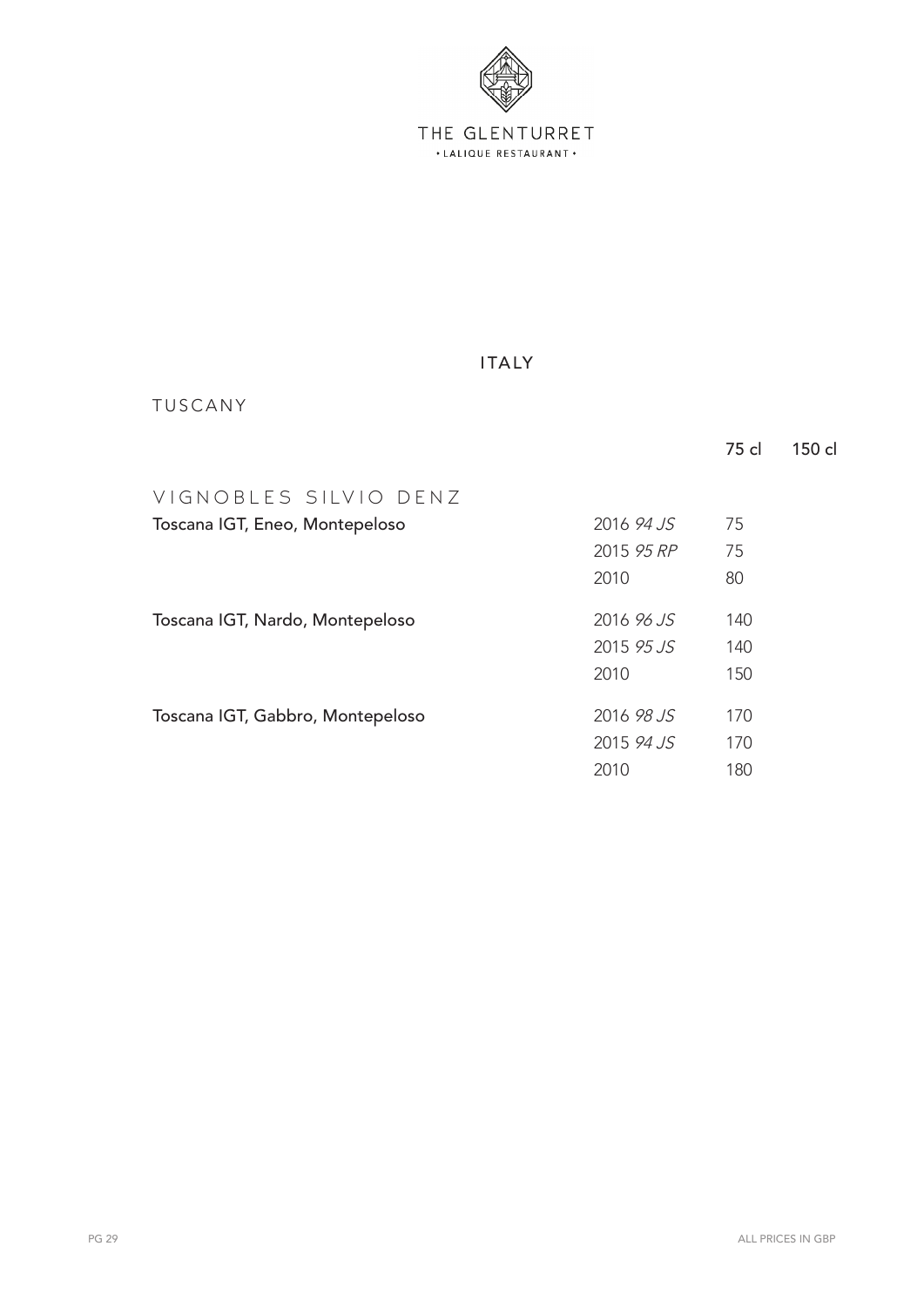

#### ITALY

### TUSCANY

|                            |                                                                                       | 75 cl             |            |
|----------------------------|---------------------------------------------------------------------------------------|-------------------|------------|
| Toscana                    | IGT, Camalaione, Podere Le Cinciole 2015                                              | 90                |            |
|                            | IGT, Fatoria Pupille, Saffredi 2012 100 JS                                            | 180               |            |
| Bolgheri                   | IGT, Masseto 2014 97 JS<br>DOC, Sassicaia 2012 95 JS<br>DOC, Ornellaia 2012 97 JS     | 750<br>290<br>290 |            |
|                            | Vino Nobile di Montepulciano DOCG, Poliziano 2015 92 JS                               | 78                |            |
| Brunello di Montalcino     | DOCG, Tenuta Nuova, Casanova di Neri 2010                                             | 240               |            |
| PIEMONTE                   |                                                                                       |                   |            |
| <b>Barolo</b>              | DOCG, Castiglione, Vietti 2015 94 JS<br>DOCG, Undicicomuni, Arnaldo Rivera 2013 92 JS |                   | 135<br>120 |
| VENETO                     |                                                                                       |                   |            |
| Amarone della Valpolicella | Classico DOCG, Cantina Valpolicella Negar 2016                                        | 82                |            |
| SICILY                     |                                                                                       |                   |            |
| Etna Rosso                 | DOC, Guardoilvento, Paolo Caciorgna 2016                                              | 95                |            |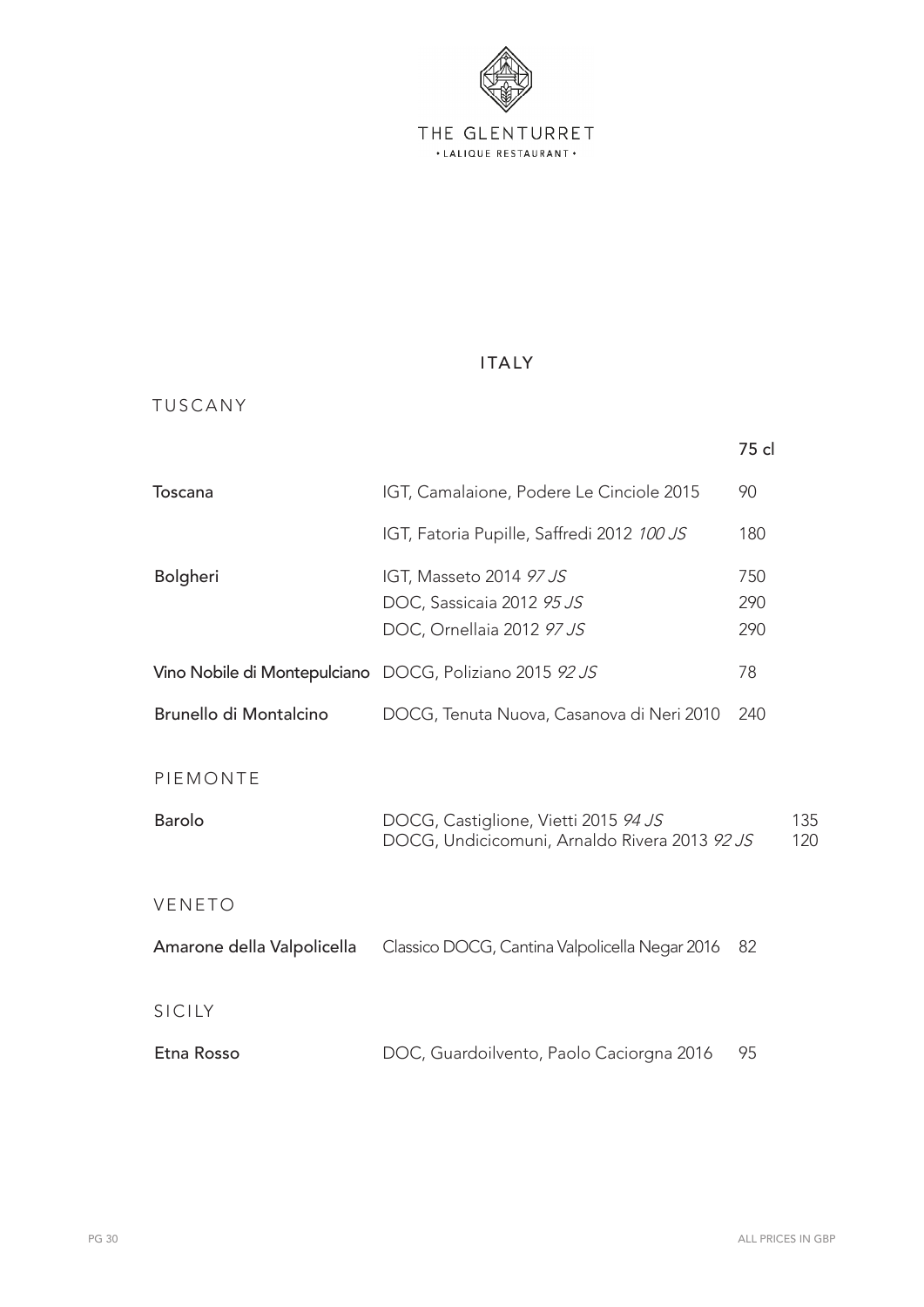

## SPAIN

|                           |                                                                                                     |                                                                              | 75 cl                                 | 150 cl |
|---------------------------|-----------------------------------------------------------------------------------------------------|------------------------------------------------------------------------------|---------------------------------------|--------|
| Catalunya DO, Clos d'Agon |                                                                                                     | 2017 92 JS<br>2015 94 JS                                                     | 65<br>65                              |        |
|                           | Catalunya DO, Seleccion Especial, Clos d'Agon                                                       | 2017 94 JS<br>2015 95 JS                                                     | 140<br>140                            |        |
| Ribera del Duero          | Mauro<br>Aalto<br>Hacienda Monasterio<br>Flor de Pingus<br>Dominio de Pingus<br>Dominio de Pingus   | 2017<br>2017 94 RP<br>2016 94 RP<br>2016 95 RP<br>2012 100 RP<br>2004 100 RP | 90<br>110<br>110<br>190<br>900<br>960 |        |
| Rioja                     | Artadi Viña El Pison<br>Reserva, Finca Nueva                                                        | 2006 97 RP<br>2005                                                           | 420<br>95                             |        |
| Murcia                    | Epistem, Atlan & Artisan                                                                            | 2017 91 JS                                                                   | 45                                    |        |
|                           | PORTUGAL                                                                                            |                                                                              |                                       |        |
| Douro                     | <b>Batuta</b><br>Charme                                                                             | 2016 95 JS<br>2016 95 JS                                                     | 145<br>155                            |        |
| FORTIFIED WINES           |                                                                                                     |                                                                              |                                       |        |
| Port                      | Late Bottled Vintage, Niepoort<br>Vintage, Niepoort<br>Vintage, Niepoort<br>Tawny Colheita Niepoort | 2015<br>2015 95 JS<br>2007 98 JS<br>2007 98 JS                               | 50<br>155<br>185<br>85                |        |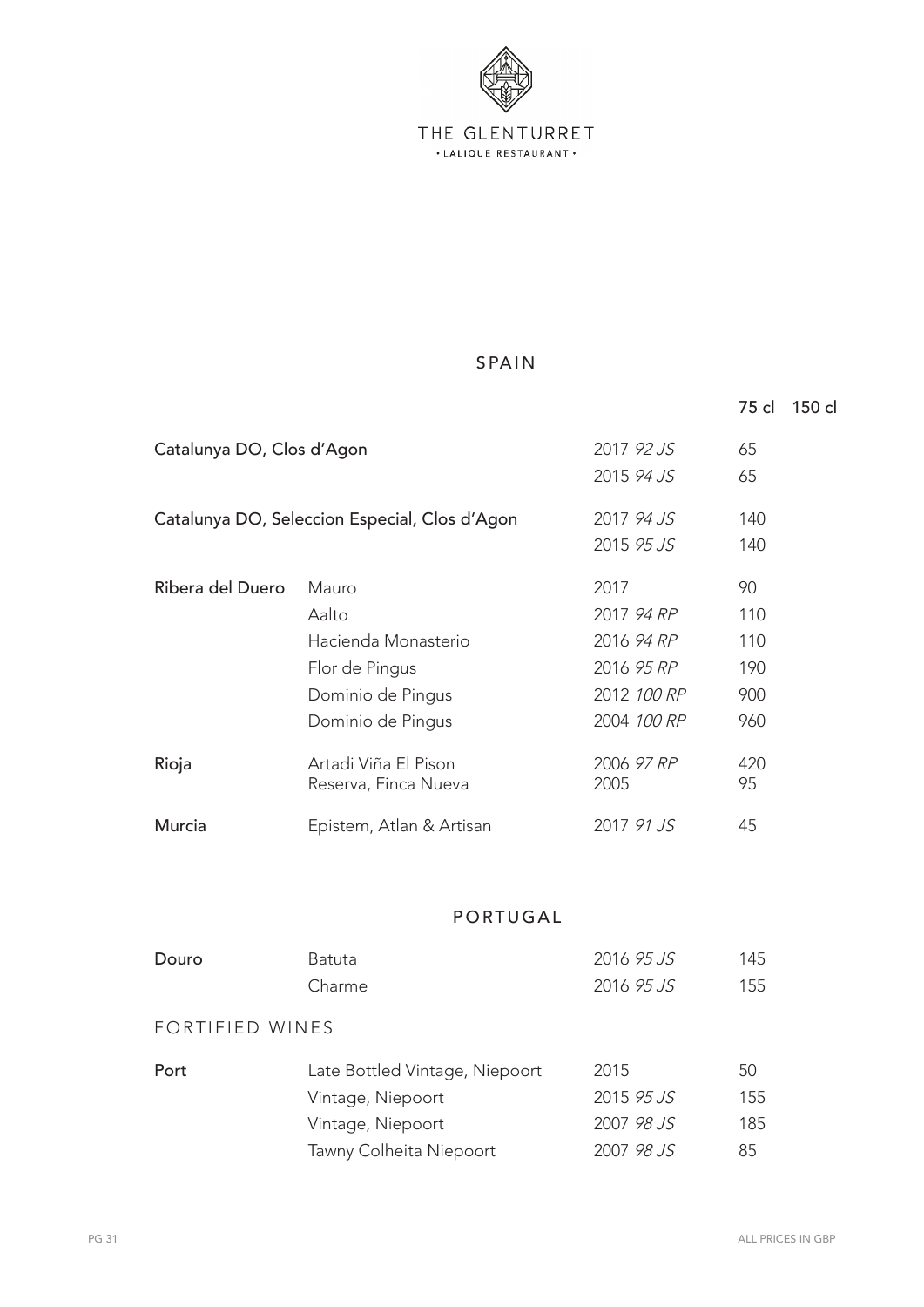

#### UNITED STATES OF AMERICA

|                                        |                                             |      | 75 cl | 150 cl |
|----------------------------------------|---------------------------------------------|------|-------|--------|
| PASO ROBLES                            |                                             |      |       |        |
| HALTER RANCH                           |                                             |      |       |        |
| CDP – Côtes de Paso                    |                                             | 2017 | 56    |        |
| Cabernet Sauvignon                     |                                             | 2017 | 68    |        |
| "Cuvée Alice", Estate Reserve          |                                             | 2016 | 150   |        |
| 2014<br>Cabernet Sauvignon, "Ancestor" |                                             | 98   |       |        |
|                                        |                                             |      |       |        |
| Sonoma Coast                           | Le Duc Noir, Pinot Noir, Evoluna 2016 91 RP |      | 75    |        |

Napa Valley Tarot, Boisset Collection 2014 90 RP 96

Oakville Ranch, Patria 2016 96 RP 195 The Bard, Realm Cellar 2013 100 RP 290 RBS, Schrader 2002 100 RP 340